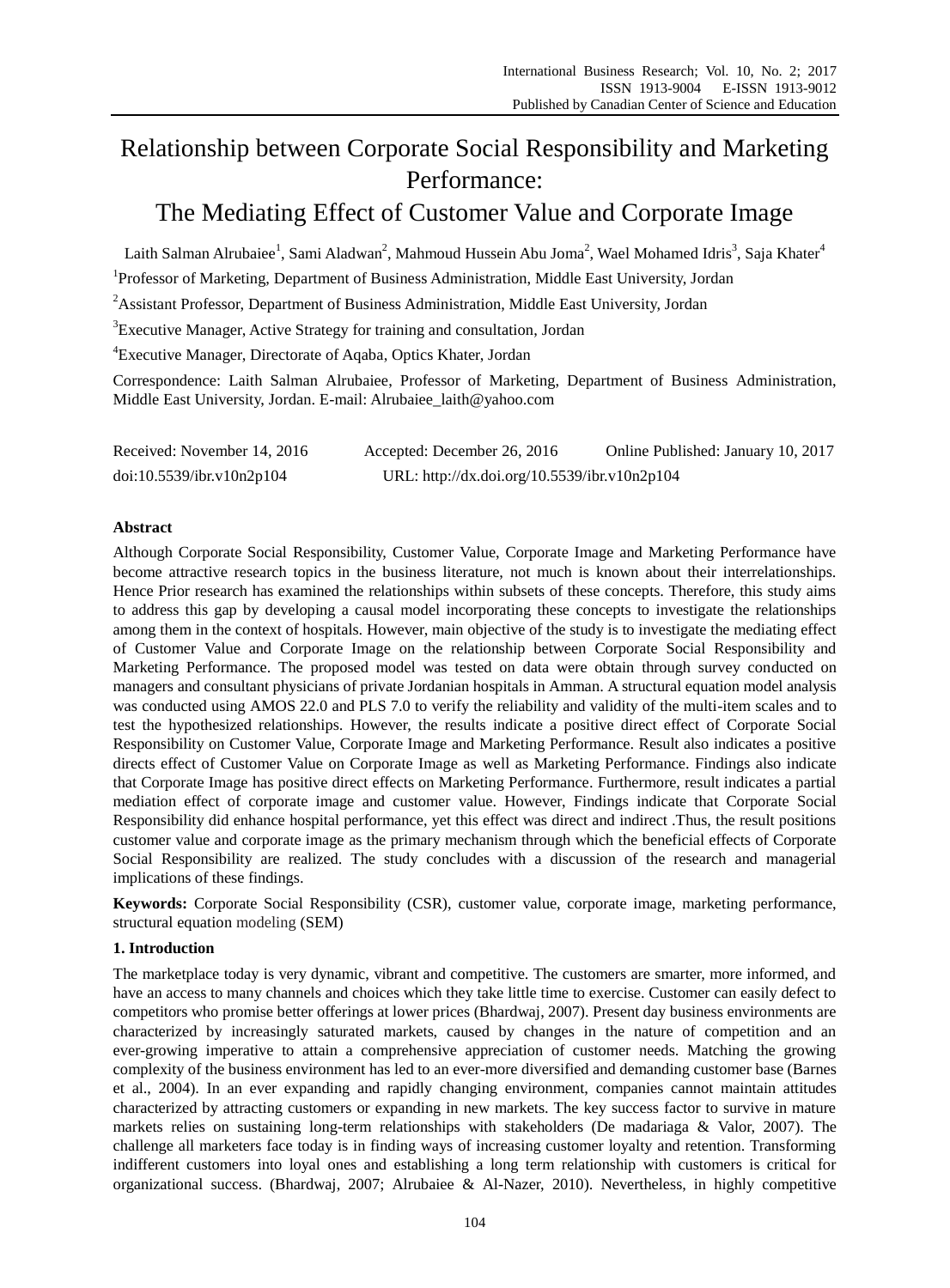environment, companies oriented their efforts to achieve corporate social responsibility to gain sustainable development. It has been also found that companies aspire to achieve marketing performance by improving deferent marketing strategies to create competitive advantage. However, according to Klink and Smith (2001) corporate image create also a competitive advantage for the firm by successful differentiation from competitors and thereby increase marketing performance. Likewise, Worcester (2009) found that corporate social responsibility has been acknowledged as one of the most important factors in determining corporate reputation, and an antecedent of corporate image. While, Narver and Slater (2000) posited that customer value has become one of the main interests to scholars and managers, and considered as the next source of competitive advantage to improve their performance. As well, Khalifa (2004) stated that Creating and delivering customer value is a cornerstone of marketing and competitive strategy, in order to maximize marketing performance. Nowadays, scholars acknowledged that health care organizations evolve in an environment characterized by the fast paced changes (Mahadevappa, 2010). Also, it has become noticeable that there"s an increasing in the competition between hospitals to get competitive advantages, which enable hospitals to create higher value for their patient. However, Andaleeb (2001) pointed out, that patient satisfaction enhances hospital images, which in turn translates into increased market share and marketing performance. On the other hand, Mattila (2009), found that CSR is often referred to a good corporate image and reputation outside the organizations. Furthermore, Cretu and Brodie (2007) indicated that the brand's image has a more specific influence on the customers' perceptions of product and service quality while the company's reputation has a broader influence on perceptions of customer loyalty and customer value. Nevertheless, despite what mentioned above, there is still a need for closer examination of the hospital's corporate image.

Therefore, the lack of studies in this area has prompted the researcher to look closely at the antecedent of corporate image and its effect on marketing performance. Therefore, this study aims to empirically investigate the effect of corporate social responsibility on marketing performance. Moreover, the study aims to investigate the mediating effect of customer value and corporate image on this relationship in Jordanian Private Hospitals. Hence, such understanding could contribute to improving the corporate social responsibility that leads to improve hospital performance. Therefore, this study will strengthen the existing body of knowledge by testing the relationships between corporate social responsibility, customer value, corporate image and marketing performance in Jordanian private hospitals. Furthermore, this study is of great value to the health service sector since it shows hospital managers how to gain customer value, corporate image and enhance marketing performance of hospital through the corporate social responsibility.

# **2. Theoretical Review**

# *2.1 Conceptualization of Corporate Social Responsibility (CSR)*

The concept of CSR is often used interchangeably with concepts such as: sustainable development, corporate citizenship, corporate sustainability, corporate social performance, and corporate ethics (Vitezic et al., 2012). Although, from a stakeholder perspective, CSR can be seen as a support to worthy causes, but it can also be seen as a marketing practice with the purpose of increasing visibility rather than creating social impact. Stakeholders always wondering if CSR is really selfless or it's just another marketing trick to maximize profits indirectly. Nevertheless, corporate social responsibility has become an important topic, rising to a corporate priority in management and marketing. Although, there has been growing concern by professionals and academia in the area of Corporate social responsibility and the marketing ethics realizing the importance of conducting the business, which takes care of the society's interest by improving the quality of life; at the same time maximizing optimal profit of their firms. However, McWilliams and Siegel (2001) described CSR as "actions that appear to further some social good, beyond the interest of the firm and that is required by law". Likewise, Labbai (2007) defined corporate social responsibility as the continuing commitment by business to behave ethically and contribute to economic development while improving the quality of life of the workforce and their families as well as of the local community and society at substantial. Similarly, Vaaland et al., (2008), defined CSR as a "management of stakeholder concern for responsible and irresponsible acts related to environmental, ethical and social phenomena in a way that creates the corporate benefits". However, Dahlsrud (2008) views that corporate social responsibility (CSR) presents five dimensions: social, environmental, stakeholders, economic and voluntary. Since Stakeholder dimensions concern the way companies interact with their employees, suppliers and customers, therefore, CSR is significant for the creation of a durable image, and has been recognized as an important factor in hospital's success. CSR recently has been acknowledged as one of the most important factors in determining corporate Image; and that explain a strong corporate Image can provide a competitive advantage, and stakeholders are becoming skeptical about firms" reasons for engaging in CSR, making it more difficult for researchers and practitioners understand the specific consequences and effects of engaging in CSR activities (Mahadevappa, 2010). In any case,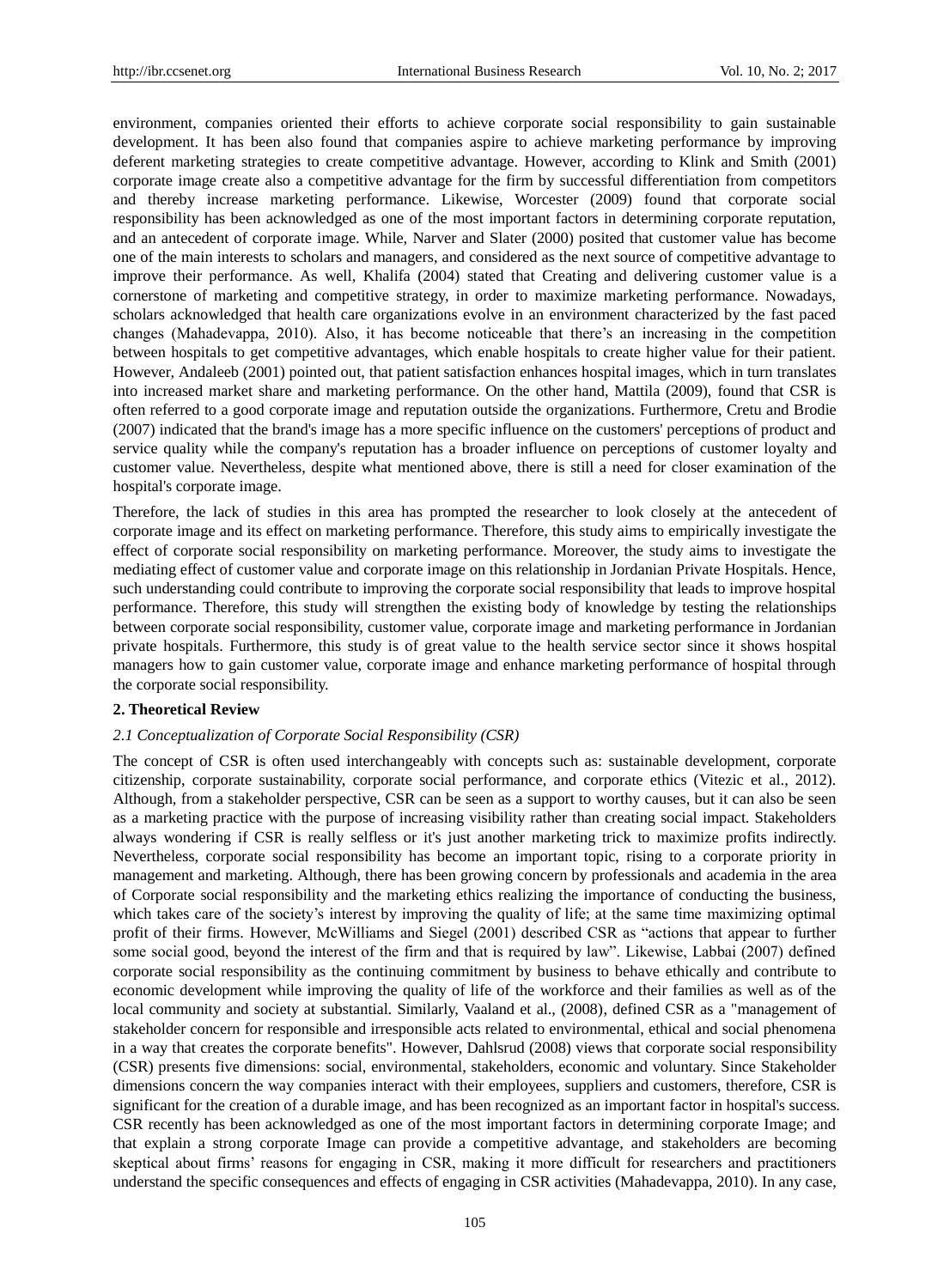CSR can provide many benefits to companies: maximize sales and market share, strengthen corporate image, attract and retain talented employees, reduce the cost, creating competitive advantage and improved customer loyalty (Vitezic, et. al. (2012).

# *2.2 Customer Value*

Customer value and customer perceived value are used reciprocally by marketers and scholars to refer to the value that a customer is said to perceive and drive from product and service. However, customer value have been defined as a consumer"s perception of net benefits gained in exchange for the costs incurred in obtaining the desired benefits (Chen & Dubinsky, 2003).Therefore, the essence of consumer value well be as an interactive relativistic preference experience (Holbrook, 2005). However, Paananen & Seppanen (2013) argued that the centrality of the dynamics in the customer value literature is apparent from the various definitions of customer value. Customer value may accumulate from terminal values through derived value until lifetime value. However, Hult and Ketchen (2000) identified four capabilities that help the company to create superior value for customers in: market orientation, entrepreneurship, innovativeness and organizational learning. Furthermore, it is important to capabilities as they support companies in creating superior value in volatile markets (Narver & Slater, 1990).Although, Choi & Chu (2001) suggested that to be successful in the hospitality industry, the service providers must provide superior customer value, and this must be done continuously and efficiently. On the other side, from a managerial perspective, customer value has to be planned for, resources deployed to achieve the desired level and personnel put in place to implement the plan (Ulaga, 2003). In this regard, Lindgreen and Wynstra (2005) argued, that customer value has at least two dimensions: the total value of goods and services as well as the relationship value, which is composed of direct and indirect functions of a customer relation. In addition, Pihlstrom & Brush (2008) suggested that functional, convenience, emotional, social, conditional, and epistemic value as the multiple dimensions of value. Likewise, Roig, et..al., (2009: 778) defined customer value as a construct formed by two parts, one of benefits received (economic , rational and social) and the other of sacrifices made (convenience, time, effort and price) by the customer. The study adopts the four value dimensions: economic, emotional, social and functional value. However, economic value is related to perceived economic benefits received in comparison to a monetary cost of the service. Hence, scholars found a significant role of consumers" perceived monetary value in satisfaction and future decisions (Chen & Dubinsky, 2003). On the other hand, emotional value (psychological): benefits gained from intangibles, such as brand names, image, and other associations with a certain brand. It also, refers to the utility derived from the feelings or affective states that a service provider engenders (Sweeney & Soutar, 2001). This emotional value is expected to incorporate consumers' affective responses to service stimuli in a cognitive-oriented means-end model. In a retailing context, Sweeney & Soutar (2001) found that emotional value is the strongest predictor of consumers" purchase intention in a particular store. In addition, social value is related to enhancement of social self-concept (Sweeney & Soutar, 2001). In the use of services, social image can be an important factor that affects consumers" decision making. Hence, social value is expected to play an important role in the context of medical service usage. Moreover, Functional value as measurable functional or utilitarian benefits that accrue to customers from the performance features of a given product. It also refers to how product/service are delivered (Gronroos, 2007). The functional value is therefore conceptualized to include construct of ease of use (Ho and Ko,s, 2008).To this end, Edvardsson et.al. (2006) point out that value cannot easily be linked to individual products, services, or customer solutions; rather, it is reliant on service, corporate identity, and customers" broader perceptions of the company.

# *2.3 Corporate Image*

Corporate image of an organization is believed to be the most important factor in developing and maintaining loyalty (Ishaq et al., 2014). However, corporate image of an organization refers to accumulating of consumption experiences on multiple occasions with emotional and functional principles of the products (Ryu, Lee and Kim, 2012). The term Corporate Image has been defined as the actual perspectives that external people, or stakeholders, hold about the organization (Alwi & Silva, 2008). MacInnis and Price (1987) pointed out that corporate image results from an evaluation process, which originates from thoughts, feelings, and previous consumption experience in relation to a business entity, turning consumers" memories into spiritual impression .Likewise, Gray (1986) suggested that corporate image is the combination of consumers" perception and attitude towards a business entity.(Lin & Lu, 2010). Bromley (2001) defined corporate image as an "immediate mental perception of the organization held by an individual, group or network." That mental picture of an organization that can be created quickly through communication programs (Gray & Balmer, 1998). However, the concepts identity and image can be used to refer to the identity or image of a person, a product, an organization or a service (Brown et al., 2006). Therefore, we will refer to the corporate identity and corporate image in this research. Nevertheless, the image of an organization can be determined amongst different external groups which all have a different relation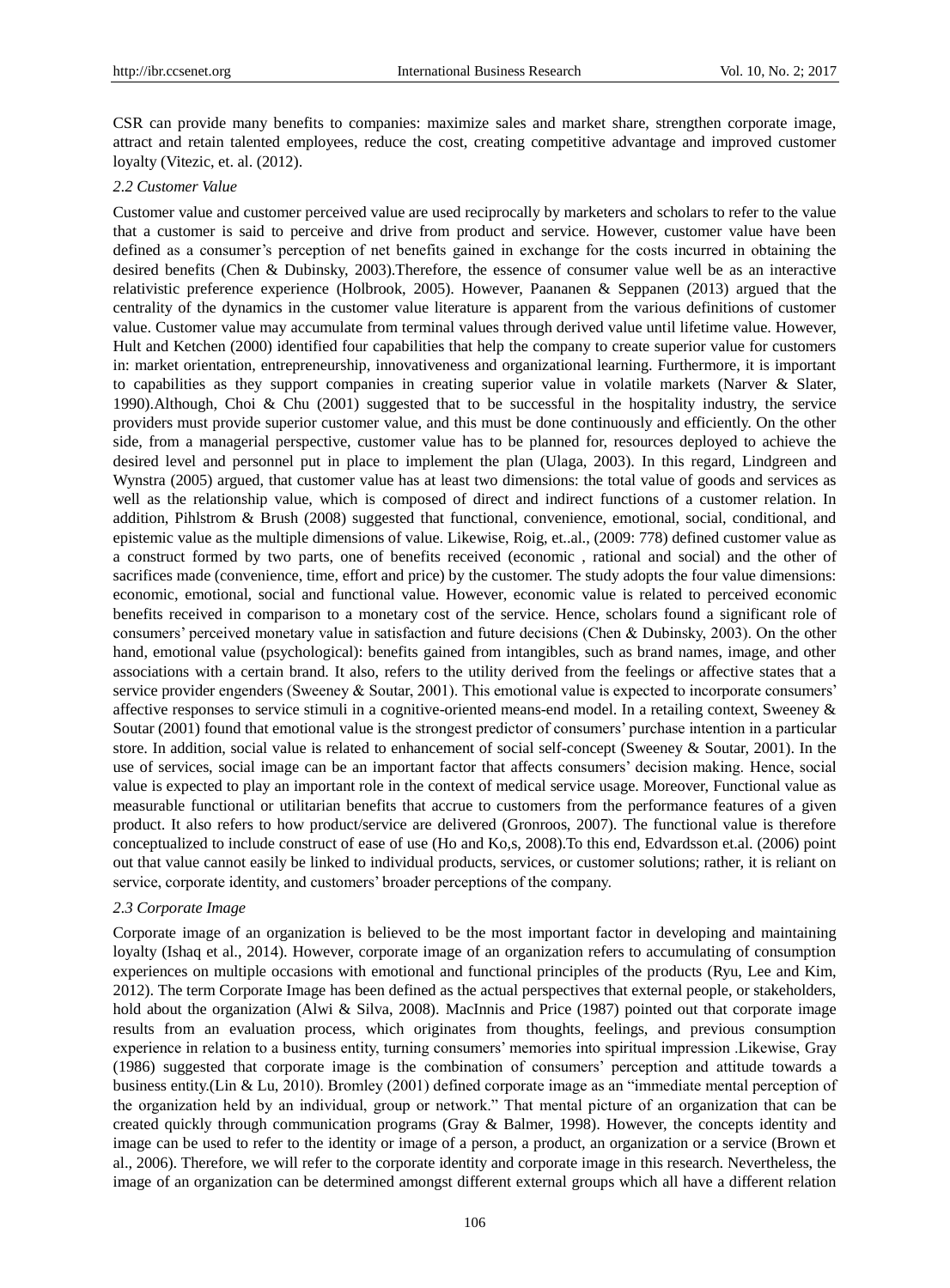with the organization, such as customers, non-customers, the government, the media, investors or pressure groups. In addition Howard (1998) has suggested that the corporate image communicates the organization's mission, the professionalism of its leadership, the caliber of its employees, and its roles within their marketing environment or political landscape, and everything an organization does affects the perception of that organization and its performance, products and services. Nonetheless, the corporate image is not fully manageable by the insiders of an organization, however to a large extent it is affected by the choices and actions made by the management, specifically by the communication managers (Brown et al., 2006). In another words, it's the net result of the interaction of a person"s belief, feelings and impressions of an object that is the net result of the interaction of a person"s belief, feelings and impressions of an object. According to Robertson and Gatignon (1986) corporate image helps consumers obtain a better understanding of the products offered by specific corporations and further mitigate their uncertainty while making buying decisions. What's more, Balmer, (2008) realized that the corporate image is very important as it determines the success of an organization. However, People rather buy products or make use of services of an organization that has "a good name" and is well known, than an organization they do not know or that has a bad reputation. Likewise, Liou and Chuang (2008) argued that in the great competitive industries it is essential to corporate image to be positive, because it has an impact on customer loyalty towards the company. The same is true for the service industry; customer loyalty tends to be higher when the corporate image is preferred (Nguyen & Leblanc, 2001). A positive corporate image also sets an organization apart from its competitors and encourages purchases (Liou & Chuang, 2008). In this regard, the strategic role of corporate image has become even more apparent, as managers have come to realize that every firm"s constituent holds an image of it. To this end, companies use a number of strategies to modify the corporate images in the minds of consumers. Among some of the popular ways in which companies are able to develop a positive image are through corporate philanthropy (Smith, 1994, Simon, 1995), cause-related marketing and social environmental responsibility. And because corporate image is the result of the communication process which the firm creates and transmits an identity that reflected the value and essence of the service brand (Van Reil & Balmer, 1997). Moreover, customer patronizing companies with good corporate image is likely to be psychologically satisfied because they believe that such firms offer value for money. As a result, customers want to be associated with firms that have a good image. Thus, we believe that customer satisfaction will enhance customer loyalty in firms that have a good corporate image. Therefore, social pressure is expected to increase customer loyalty in firms that have a good corporate image (Tarus & Rabach, 2013). Furthermore, Mastenbroek (2004) has suggested that the corporate image exists of four components: visual aspects, cognitive aspect, affective aspect, and the judgments of the organization. Therefore, it's thus argued that Positive corporate image is very necessary in highly competitive sectors such as hospitals. Corporate image represents an asset which allows firms to differentiate and increase their success chances in the markets. The crucial goal of all these corporate initiatives is to ensure that the consumers hold a positive image of the company which would in turn lead to a positive image of the products manufactured and marketed by the company which that help them to achieve the competitive advantage and reinforce their market performance.

#### *2.4 Marketing Performance*

Performance is a fairly broad concept, and it's meaning changes in accordance with user's perspective and needs (Lebas, 1995). Marketing performance operationalzed as: it is a dynamic process that has multiple dimensions aiming at achieving organization"s marketing objectives (Morgan, et al, 2002). Traditionally, firm performance has been viewed and measured in accounting terms (Avci, et al. 2011). An additional issue should be raised here; due to confidentiality concerns, it is often challenging to obtain actual accounting data from organizations unless they are publicly quoted companies. As a result, previous research studies looking into performance related issues used self-reported financial and non-financial performance measures. However, Sink & Tuttle (1989) note that performance should not be treated only as a financial concept. Thus, it is suggested that particularly in the service sector, non-financial performance should receive serious consideration (Alrubaiee, 2013). Nevertheless, Marketing performance has been defined as the ability to achieve the objectives of marketing (Solcansky & Simberiova, 2010).Therefore, Marketing performance management goal is to achieve key outcomes and objectives to optimize group, individual, or organizational performance. In this regard, performance criteria could be divided into two categories,. The first group includes technical efficiency, operational efficiency and exchange efficiency, while the second group includes innovation, equity, employment, and co-ordination efficiency. However, Performance generally is controlled by many factors such as employee productivity, sales, market share, shareholder value, profitability, and customer satisfaction. On the other hand, performance can be measured by knowing how far actual performance is consistent with planned performance or with standards already established (Kotler and Keller, 2012). Nevertheless, Anderson and Vincze (2000) argued that Standards of marketing performance may be established on the basis of the company"s mission, company's vision for the future, company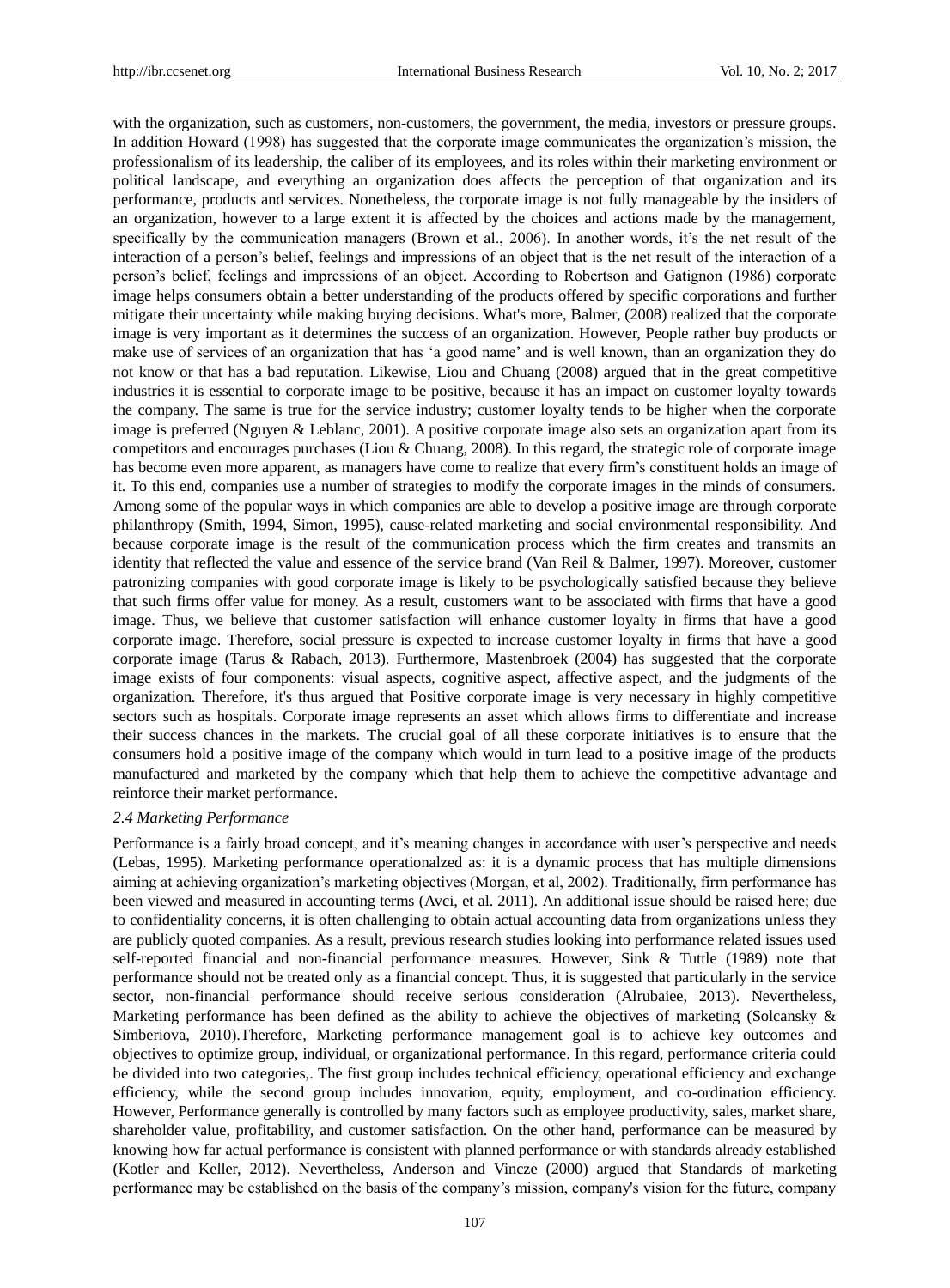data and forecasts for future performance, or by benchmarking against key success factors in the industry. MoreoveClark (2002) argued that marketing budgets should be treated as capital expenditure in building revenue generating marketing assets rather than overhead expenditure; marketing resources ultimately drive long-term marketing performance. Customer expectations about quality of services that should be offered and their performance of these services have an enormous impact on the level of satisfaction or dissatisfaction felt with the total purchase and sale experience. Therefore, the effectiveness and the efficiency of marketing activities well be accomplished by concentrating on the alignment of marketing strategies, activities, and metrics with business goals Solcansky et al, (2010) defined it as the ability to achieve the objectives of marketing. However, academic interest in marketing performance measurement is largely based on the assumption that greater marketing accountability enhances firm performance and marketing's stature (e.g., Rust et al. 2004). One study to date (O"Sullivan & Abela 2007) has demonstrated a positive relationship between the ability to measure marketing performance, and actual firm performance (O"Sullivan et al.2009). Furthermore, Pertusa-Ortega et al. (2010) defend the adequacy of subjective measures as opposed to objective ones (Alrubaiee, 2013). Therefore, the study evaluates marketing performance using the subjective approach to measuring performance.

#### *2.5 Relationship among Study Variables*

It can be noted that corporate social responsibility is one of the most important factors that influence the image. Therefore, effective communication of CSR activities should provide an understanding and recognition of the value of the company, which in the final phase has an impact on corporate identity and subsequently on the corporate image (Jurišová & Ďurková, 2012). To this end, Mattila (2009) indicated, that CSR significantly and positively related to Corporate Image.

Similarly, Pomering & Johnson (2009) study provided conceptual insights into reducing consumer skepticism toward CSR-based corporate identity communicated via corporate image advertising. Likewise, Arendt and Brettel (2010) study result showed that CSR triggers the corporate image building process. Similarly, Jurisova and Durkova (2012) noted that corporate social responsibility is one of the most important factors that influence the corporate image. Furthermore, Tarus and Rabach (2013) found that corporate image moderate the relationship between service value, service quality, social pressure and customer loyalty. Therefore, firms should invest in good corporate image in order to realize the benefits of customer loyalty. On the other hand, [Blomback](http://www.emeraldinsight.com/action/doSearch?ContribStored=Blomb%C3%A4ck%2C+A) and [Scandelius](http://www.emeraldinsight.com/action/doSearch?ContribStored=Scandelius%2C+C) (2013) Study results indicate that corporate heritage identity on its own does not influence positive consumer perception on responsibility, unless it is linked to CSR communication. Furthermore, Kolade, et.al (2014) found that hospital can increase performance through organizational citizenship behavior and beneficial corporate image. Therefore, hospital management should develop an organizational climate that can promote organizational citizenship behavior and enhance a positive corporate image and performance.

# **3. Conceptual Framework and Hypotheses Development**

# *3.1 Conceptual Framework*

It is now possible to develop an overall model summarizing the hypotheses and reflects a causal ordering derived from the literature reviewed above. The proposed structural model guiding this research is depicted in Figure1. It builds on core linkages between study variables: corporate social responsibility, customer value, corporate image and marketing performance. As can be seen in the figure, the corporate image is proposed as mediator. The research hypotheses are represented in the Figure 1. Corporate social responsibility is believed to have a positive effect on customer value (H1). It is suggested also that the corporate social responsibility lead to enhance the corporate image of the hospital (H2). Customer value is posited to have a positive direct effect on corporate image (H3). Also corporate social responsibility is believed to have a positive effect on marketing performance (H4). Likewise, customer value is suggested to have a positive direct effect on marketing performance (H5). In addition, corporate image is proposed to have a positive effect on marketing performance (H6). Finally, as for indirect effects, corporate image is proposed as the key mediator that connects the corporate social responsibility with the marketing performance (H7) as well as customer value with the marketing performance (H8). The hypothesized relationships of the proposed structural model guiding this research are illustrated in Figure 1.

# *3.2 Research Hypotheses*

Therefore, to examine these relationships the following hypotheses are formulated:

H1: There is a direct effect of corporate social responsibility on customer value.

- H2: There is a direct effect of corporate social responsibility on corporate Image.
- H3: There is a direct effect of customer value on corporate Image.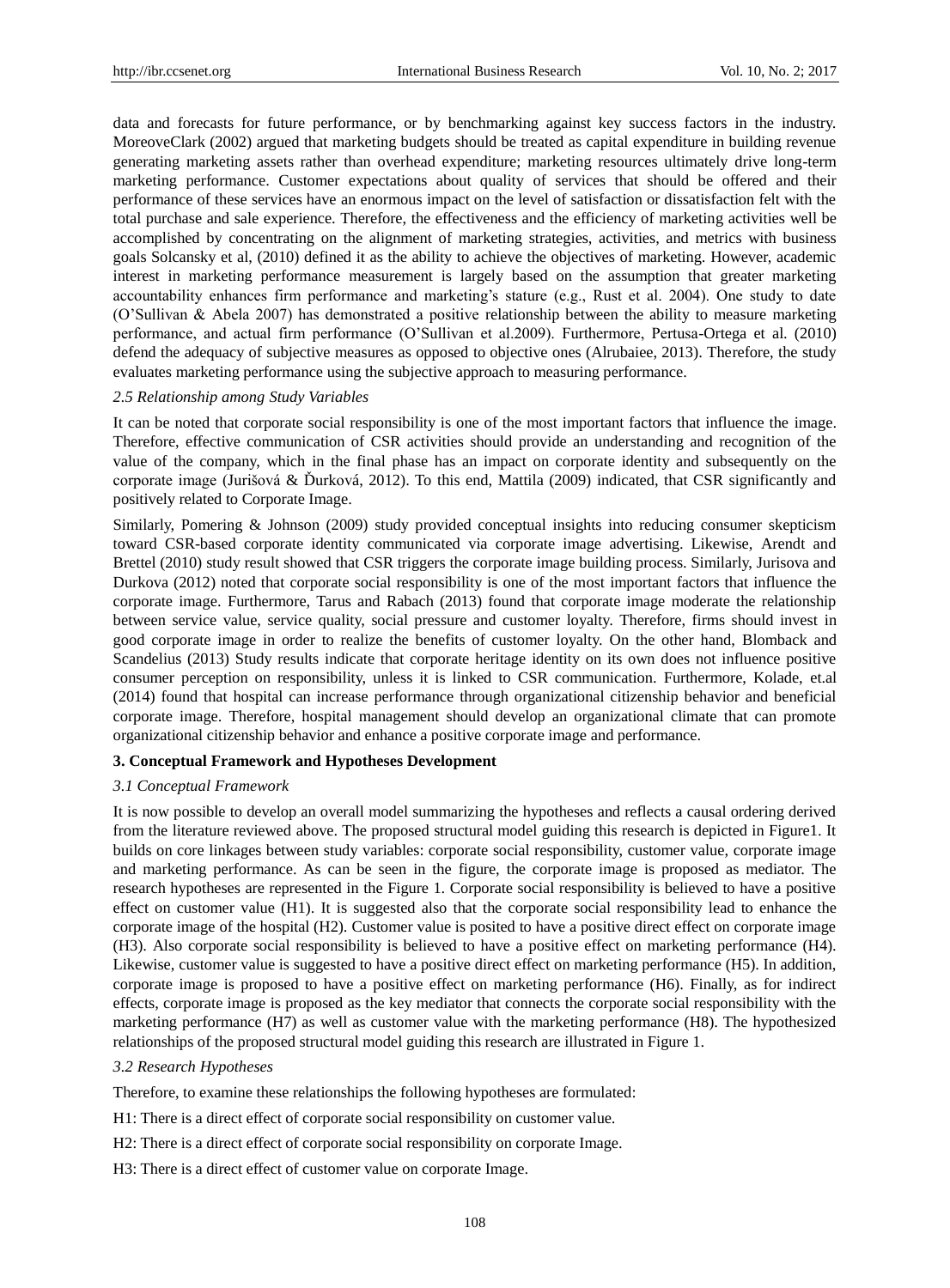H4: There is a direct effect of corporate social responsibility on marketing performance.

- H5: There is a direct effect of customer value on marketing performance.
- H6: There is a direct effect of corporate image on marketing Performance.
- H7: There is an indirect effect of corporate social responsibility on marketing performance through corporate image as a mediator.
- H8: There is an indirect effect of customer value on marketing performance through corporate image as a mediator.
- H9: There is an indirect effect of corporate social responsibility on corporate image through customer value as a mediator.
- H10: There is an indirect effect of corporate social responsibility on marketing performance through customer value as a mediator.



Figure 1. The Conceptual Model

# **4. Research Methodology**

This study is exploratory, quantitative in nature, aiming to develop a better understanding of the Relationship between Corporate Social Responsibility, Customer value, Corporate Image and Marketing Performance. The purpose of this research is to understand how Corporate Social Responsibility bridges Customer value, Corporate Image, as well as how it can enhance Marketing performance. More specifically, the study intends to empirically investigate the mediating effect of corporate image on the Relationship between Corporate social responsibilities, as well, Customer value and marketing performance in Jordanian private hospitals.

# *4.1 Sampling and Respondents Demographics*

The proposed research model is tested in the context of heath care service industry. The survey was restricted to a list of all Jordanian Private Hospitals in Amman, which encompassed 40 hospitals. Samples were restricted to 21 hospitals, who willingness to participate in the research. Most of them were the largest hospitals in Amman. Data was collected during the period of February – June 2015(Khater, 2016). Self-administered Questionnaires were distributed to a total of (252) top managers and consultants -specialist physicians. However, the integrity of collected data can be affected due to low willingness of respondents to participate. Therefore, only (210) respondents returned surveys, who had willingness to participate in the research, of which (25) questionnaires were rejected due to missing data. Thus, total of (185) valid questionnaires were finally obtained, giving response rate of 73.4%. However, the questionnaire was administered in Arabic. Most of the respondents represented mainly by female constituted 54.1%. Only 23% of the respondents were consultants -specialist physicians. 43% of the respondents were ages 40 years and older Respondent"s level of education primarily represented by 65.4% university graduate degree. However, 47% of the respondents have experience in this position between 6 and 15 years.

#### *4.2 Measurement of the Constructs*

The conceptualization and items for measuring the constructs of the proposed model were drawn from the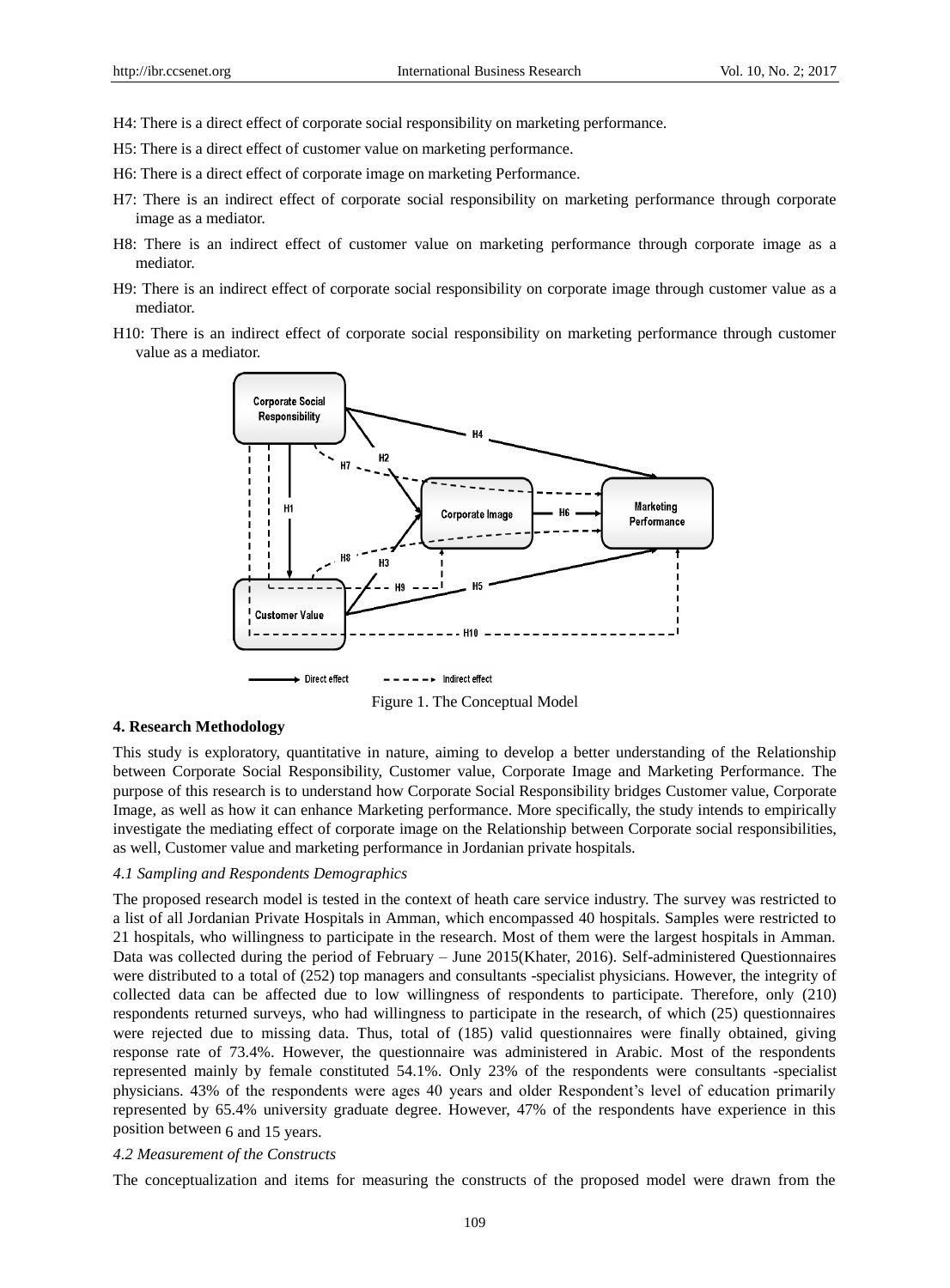literature. These constructs were developed using multi-item scales adapted from prior research studies previously validated in other contexts to ensure content validity. However, the items were slightly modified to fit the context of the current study. The items used in this study were measured using a 5-point Likert-type scale anchored by 5 (strongly agree) and 1 (strongly disagree). The respondents were asked to indicate their agreement or disagreement with the statements provided. The 12 items used to measure Corporate Social Responsibility were adapted from (Mahadevappa, 2010).However; Customer Value has been measured with 13 items using the scale developed by Yang & Peterson, 2004. Also corporate image have been measured with five items using the scale developed by Duarte et al., (2010). Marketing Performance, on the other hand, was assessed using six subjective, self-assessment marketing measures rather than an objective approach. This subjective Scale of marketing performance was derived from Kohli & Jaworski, (1990); Green Jr et al., (2006); Gray et al. (1998); sin et al. (2002); O"Sullivan and Abela (2007); Alrubaiee (2013); Morgan (2012); Alrubaiee et al., (2015). However, the measures of marketing performance were identified using judgmental measures based on managers" perceptions of how the marketing performed on multiple indicators of performance relative to its competitors .Therefore, Marketing performance was assessed with items that asked respondents to evaluate their hospital's marketing performance relative to their competitor. Five -point scales with anchor points of 1 ("much lower") to 5 ("much better") were used (Alrubaiee, 2013). By using a relative performance measure it was hoped that unwillingness to divulge financial information and difficulties comparing different sizes of firm could be minimized (Matear et al. 2004). According to Kumar et al. (1998) a potential problem with using managers" perceptions of their firm"s performance is that respondents may be biased in their assessment (Alrubaiee, 2013).

# *4.3 Data Analysis*

The statistical package SPSS (version 22) was used for data analysis. The measurement properties of the measures were examined using a sequential process of exploratory factor analysis (EFA) and confirmatory factor analysis (CFA). The consistency of each measure was examined using Cronbach's alpha. A structural equation model analysis was conducted using AMOS 22 to test the hypotheses of this study in order to assess the effect and the significance level of each path in the research framework.

# *4.4 Measure Reliability and Validity*

According to Anderson & Gerbing (1988), the validity of the structural model is assessed using three key validity dimensions: nomological, discriminant and convergent. The nomological validity is the validity of the entire model and indicates whether the model fits the data; the convergent validity verifies the homogeneity of the indicators and their constructs; and the discriminant validity refers to the extent of separation between the constructs, it means that each factor represents a separate dimension (Fornell & Larcker, 1981) . As the scales used had already been validated in other studies, researchers have to verify their reliability for the sector being studied. Therefore, all the measures discussed above were subjected to a purification process assessing their dimensionality, reliability and validity. Specifically, following guidelines suggested by Gerbing and Hamilton (1996), researchers obtained unidimensional measures using a sequential process of exploratory and confirmatory factor analysis (see Alrubaiee, 2012; Alrubaiee et al., 2012; Alrubaiee, 2013). In order to verify the factor structure and dimensionality of the refined scale, researchers need to collect a sufficient number of responses. According to Hair et al. (1998), the sample size needed to conduct CFA is five observations per scale item. Thus, the sample size for the validation stage of the study of 185 qualified responses exceeds the requirements to achieve a high level of statistical power. In arriving at the final set of items for each construct, some items were deleted based on item to total correlations and the standardized residual values (Byrne, 2009).

# 4.4.1 Exploratory Factor Analysis

Exploratory factor analysis (EFA) was performed to assess the underlying factor structures of the measurement items of the study variables. The threshold employed for judging the significance of factor loadings based on Kaiser's (1996) suggestions was 0.50 and eigenvalue greater than 1 after Varimax rotation (Hair et al. 1992; Kerlinger 1986). After deleting a cross-loaded item, the remaining items for the study variables were loaded on their postulated dimension. As shown in Table 1, results indicate that in all case a single factor emerged, i.e. there is only one factor derived from each variable: corporate social responsibility, customer value, corporate image, and marketing Performance. However, all of the items in the research model had factor loadings greater than 0.50 (0.54 – 0.91). Next, to assess the internal consistency of each construct, composite reliability (CR) and Cronbach"s alpha were calculated. Most scholars suggest that the commonly acceptable threshold level is 0.7 (Chin, 1998; Fornell and larcker, 1981; George and Mallerly, 2003). As indicated in Table 1 all scales have composite reliability (CR) ranging from (0.80) to (0.90) and Cronbach"s alpha coefficients ranging from (0.841) to (0.898), indicating acceptable levels of reliability for all four constructs. Then, all reliability coefficients were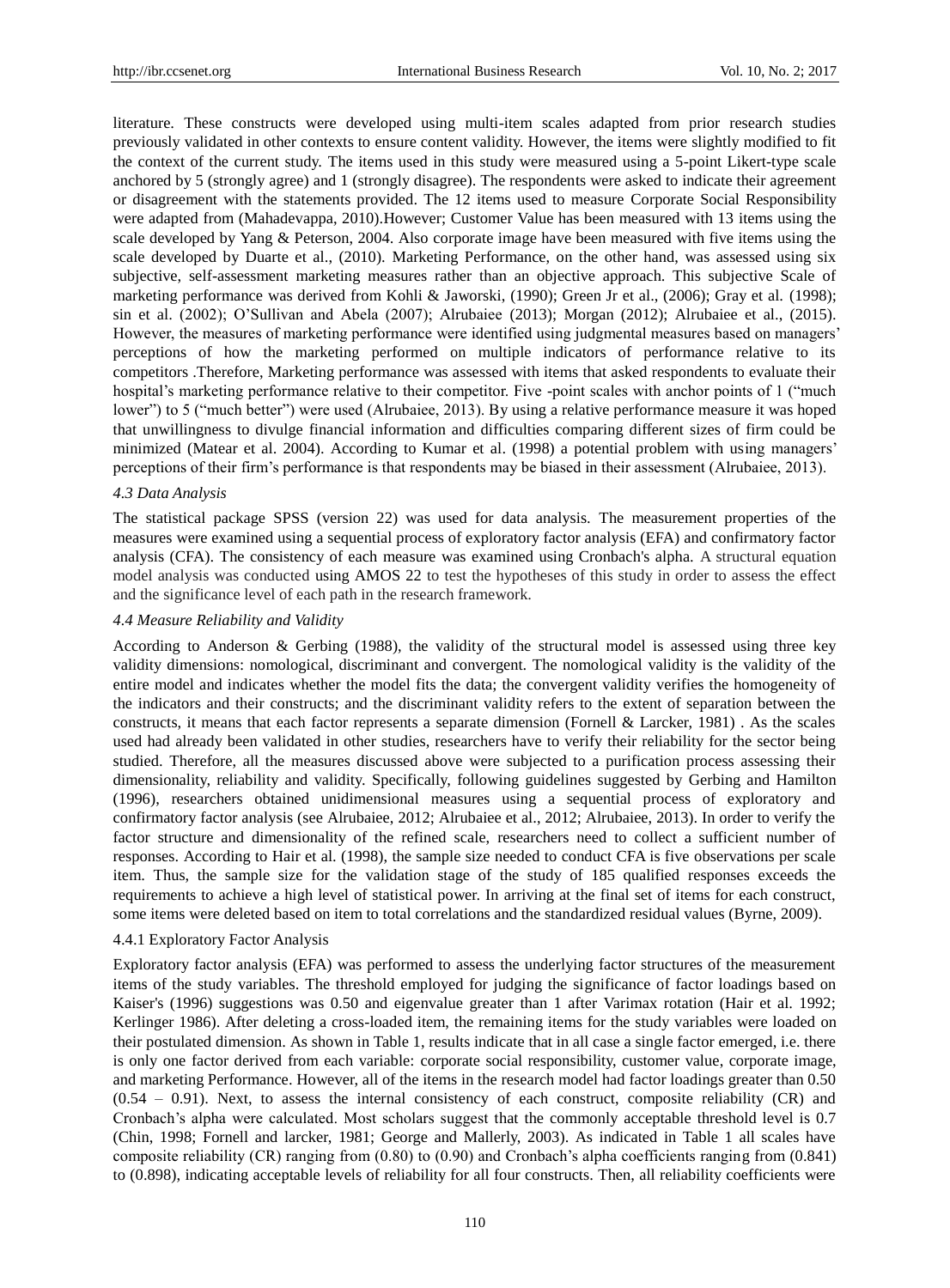above the commonly suggested threshold of 0.70 (Nunnally 1967; Nunnally, 1978; Hair et al. 1998), which suggests a high internal consistency among the items in each construct.

Table 1. Confirmatory Factor Analysis (CFA) results of study measures

|                | Construct                                                                                  | Factor<br><b>Loadings</b> | <b>Squared</b><br><b>Multiple</b><br><b>Correlations</b><br>$(\mathbb{R}^2)$ | 1 - Squared<br><b>Multiple</b><br><b>Correlations</b><br>$(\mathbb{R}^2)$ | Average<br>Variance<br><b>Extracted</b><br>$(AVE)*$ | Composite<br><b>Reliability</b><br>$(CR)^*$ |
|----------------|--------------------------------------------------------------------------------------------|---------------------------|------------------------------------------------------------------------------|---------------------------------------------------------------------------|-----------------------------------------------------|---------------------------------------------|
| Q1             | The hospital has economic responsibility as a<br>measure of social responsibility          |                           | 0.289                                                                        | 0.711                                                                     |                                                     |                                             |
| Q2             | The hospital has legal responsibility as a measure of<br>social responsibility             |                           | 0.506                                                                        | 0.494                                                                     |                                                     |                                             |
| Q <sub>3</sub> | The hospital has discretionary responsibility as a<br>measure of social responsibility     |                           | 0.475                                                                        | 0.525                                                                     |                                                     |                                             |
| Q4             | The hospital has ethical responsibility as a measure<br>of social.                         |                           | 0.589                                                                        | 0.411                                                                     | 0.600                                               | 0.837                                       |
| Q <sub>5</sub> | The hospital responsibility has reports on social<br>services                              |                           | 0.376                                                                        | 0.624                                                                     |                                                     |                                             |
| Q6             | The hospital take into account social characteristics<br>of the patients                   |                           | 0.442                                                                        | 0.558                                                                     |                                                     |                                             |
| Q7             | The hospital<br>take<br>into<br>account<br>financial<br>characteristics of the patients    | 0.564                     | 0.318                                                                        | 0.682                                                                     |                                                     |                                             |
|                | <b>Sum</b>                                                                                 | 4.548                     | 2.995                                                                        | 4.005                                                                     |                                                     |                                             |
|                | <b>Sum Squared Factor Loadings</b>                                                         | 20.6                      |                                                                              |                                                                           |                                                     |                                             |
|                | Corporate Social Responsibility (Cronbach's alpha =<br>0.841)                              |                           |                                                                              |                                                                           |                                                     |                                             |
| Q1             | The hospital provides comfort and Welfare                                                  | 0.663                     | 0.439                                                                        | 0.561                                                                     |                                                     |                                             |
| Q2             | Patient's satisfaction for our service is high<br>comparing to competitors                 | 0.859                     | 0.737                                                                        | 0.263                                                                     |                                                     |                                             |
| Q3             | Patient satisfaction about the mechanism for<br>providing the service is high comparing to | 0.868                     | 0.754                                                                        | 0.246                                                                     |                                                     |                                             |
|                | competitors                                                                                |                           |                                                                              |                                                                           |                                                     |                                             |
| Q4             | The hospital provides services, compatible with the<br>expectations of patients            | 0.745                     | 0.555                                                                        | 0.445                                                                     | 0.800                                               | 0.900                                       |
| Q5             | The hospital offers a high quality and accurate<br>services                                | 0.790                     | 0.624                                                                        | 0.376                                                                     |                                                     |                                             |
| Q <sub>6</sub> | The hospitals offers a reliable services                                                   | 0.714                     | 0.510                                                                        | 0.490                                                                     |                                                     |                                             |
| Q7             | The hospital classified as a "top quality hospital"                                        | 0.579                     | 0.336                                                                        | 0.664                                                                     |                                                     |                                             |
|                | <b>Sum</b>                                                                                 | 5.218                     | 3.955                                                                        | 3.045                                                                     |                                                     |                                             |
|                | <b>Sum Squared Factor Loadings</b>                                                         | 27.23                     | $\overline{\phantom{a}}$                                                     | L,                                                                        |                                                     |                                             |
|                | Customer Value (Cronbach's alpha = 0.898)                                                  |                           |                                                                              |                                                                           |                                                     |                                             |
| Q1             | The hospital hold physicians with a good<br>professional reputation                        | 0.769                     | 0.591                                                                        | 0.409                                                                     |                                                     |                                             |
| Q <sub>2</sub> | The hospital provides a globally services                                                  | 0.911                     | 0.830                                                                        | 0.170                                                                     |                                                     |                                             |
| Q <sub>3</sub> | The hospital provides services known locally                                               | 0.858                     | 0.736                                                                        | 0.264                                                                     | 0.800                                               | 0.800                                       |
| Q4             | The hospital has a sophisticated modern physical                                           | 0.652                     | 0.425                                                                        | 0.575                                                                     |                                                     |                                             |
|                | facilities                                                                                 |                           |                                                                              |                                                                           |                                                     |                                             |
|                | <b>Sum</b>                                                                                 | 3.190                     | 2.582                                                                        | 1.418                                                                     |                                                     |                                             |
|                | <b>Sum Squared Factor Loadings</b>                                                         | 10.18                     |                                                                              |                                                                           |                                                     |                                             |
|                | Corporate Image (Cronbach's alpha $= 0.874$ )                                              |                           |                                                                              |                                                                           |                                                     |                                             |
| Q1             | Customer retention comparing to our competitors                                            | 0.619                     | 0.383                                                                        | 0.617                                                                     |                                                     |                                             |
| Q <sub>2</sub> | Patient's loyalty for our service comparing to<br>competitors                              | 0.589                     | 0.347                                                                        | 0.653                                                                     |                                                     |                                             |
| Q3             | Brand awareness comparing to our competitor's<br>brand                                     | 0.797                     | 0.636                                                                        | 0.364                                                                     | 0.700                                               | 0.800                                       |
| Q4             | Innovative services comparing to our competitors                                           | 0.834                     | 0.695                                                                        | 0.305                                                                     |                                                     |                                             |
| Q5             | Brand equity comparing to our competitors                                                  | 0.810                     | 0.656                                                                        | 0.344                                                                     |                                                     |                                             |
|                | Sum                                                                                        | 3.649                     | 2.717                                                                        | 2.283                                                                     |                                                     |                                             |
|                | <b>Sum Squared Factor Loadings</b><br>Marketing Performance (Cronbach's alpha = 0.854)     | 13.32                     |                                                                              |                                                                           |                                                     |                                             |
|                |                                                                                            |                           |                                                                              |                                                                           |                                                     |                                             |

4.4.2 Confirmatory Factor Analysis

Subsequently, a confirmatory factor analysis (CFA), using structural equation modeling and applying the maximum likelihood method by AMOS 22, was conducted to test the reliability and validity of the dimensions suggested by the exploratory factor analysis (EFA) (Hair et al. 1998; Anderson & Gerbing, 1988). Result shows that all remaining items load highly on their corresponding factors, confirming the unidimensionality of the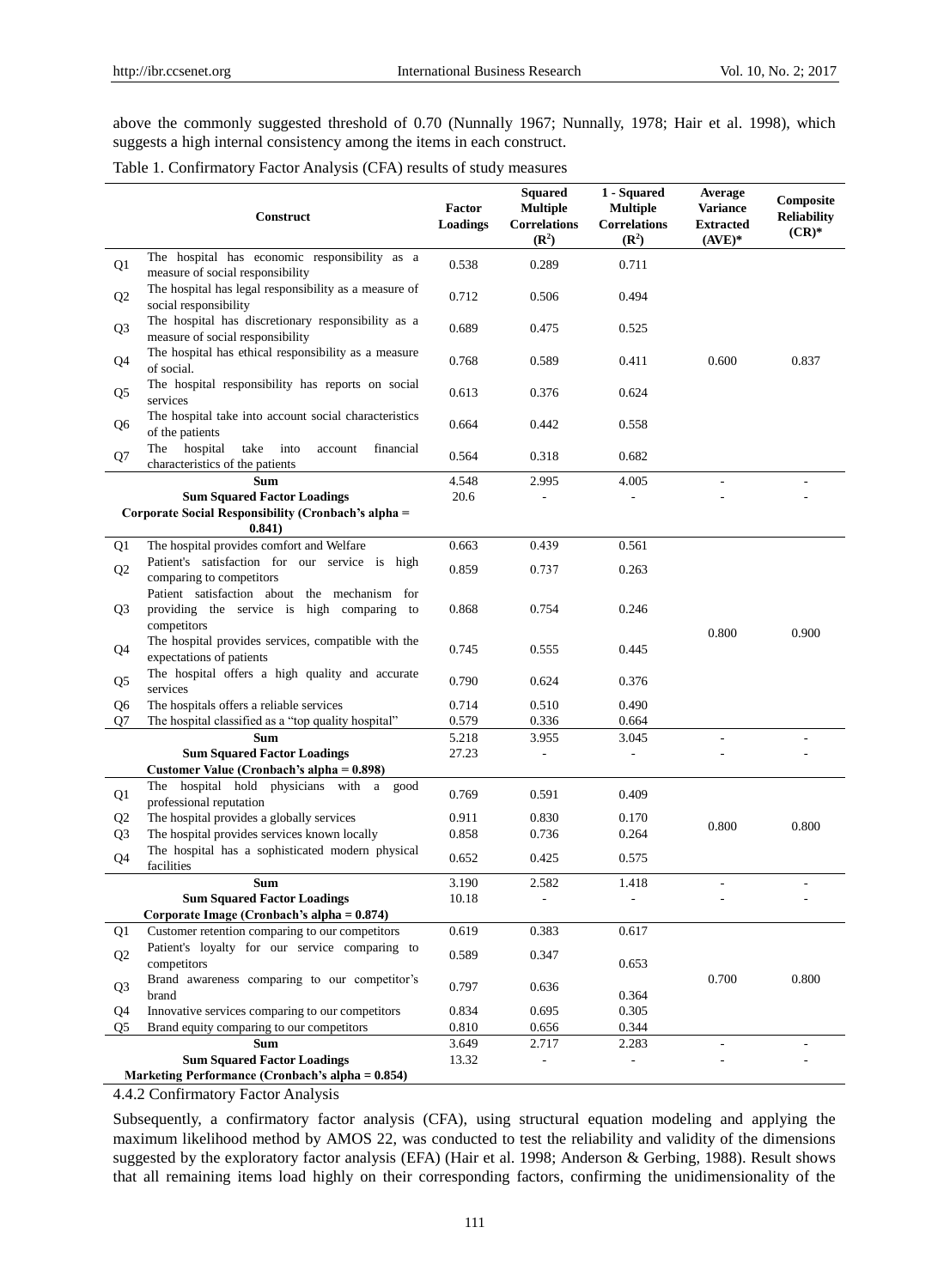constructs and providing strong empirical evidence of their validity. As can be seen in Table 1 and Table 2 as well as figure 2 the CFA results revealed that the factor loadings of all constructs were significant (*p* 0.01) and above .5, the minimum threshold value. According to Fornell & Larcker (1981), the internal validity of the measurement model was also examined by calculating average variance extracted (AVE). The AVE represents the amount of variance captured by the construct's measures relative to measurement error and the correlations among the latent variables. As shown in Table 1and Table 2 the Average Variance Extracted (AVE) for all constructs within the measurement model greater than  $(0.50)$ , it range from  $(0.60)$  to  $(0.90)$ . As suggested byFornell and larcker (1981) as well as Bagozzi & Yi (1988) it should be greater than (0.50) to demonstrate reasonable internal validity of the measurement model. However, both of factor loadings and Average Variance Extracted (AVE) values which are indicative of the convergent validity of measures (Hair and Anderson, 2010). Thus, evidence of convergent validity was provided by the fact that all measurement items loaded on the appropriate constructs. Moreover, the discriminant validity of the study constructs was tested as suggested by Fornell and Larcker (1981). Thus, the square root of the AVE values presented in the upper diagonal of Table 2 for each construct, were greater than the constructs' correlation coefficients with other constructs. This is indicative of discriminant validity amongst constructs (Fornell and Larcker, 1981). Table 2 presents the mean, standard deviation and correlations for the study constructs. The results reveal that all of the constructs are significantly correlated with each other as correlation coefficients range from 0.43 to 0.89. However, all correlations are less than .9, thus suggesting there is no multicollinearity between these constructs (Tabachnick and Fidell, 2012). In addition to, following the argument of Gaski & Nevin (1985), discriminant validity for all constructs were also assessed, The discriminant validity of these constructs is indicated because the correlation between any pair of scales is lower than the alpha coefficient of both the scales as shown in Table 2 (see also Gaski (1986) and Gaski (1984)). This additional test provides further indication that the study constructs exhibit adequate discriminant validity. Further, nomological validity refer to the ability of a scale to behave as expected with respect to some other constructs to which it is related (Churchill 1995). As mentioned above, corporate social responsibility can improve corporate image, Customer Value and marketing performance. Therefore nomological validity would be demonstrated if Corporate social responsibility were positively and significantly correlated with corporate image, Customer Value and marketing performance. As stated in Table 2, all correlation coefficients between corporate social responsibility, corporate image, Customer Value and marketing performance are positive and significant (at  $p < 0.05$ ). Thus nomological validity of the scale is demonstrated. Consequently, it was concluded that all the scales used were acceptably reliable and valid. However, as can be seen in figure 2 results of the CFA revealed that the measurement model indicated an acceptable fit with the data. Hence ,all the fit indices as criteria to decide the models goodness- of-fit i.e. parsimonious fit indexes normed chi-square  $(\chi^2/df < 5.0)$ , absolute fit indexes [goodness of fit (GFI > 0.90)], ,comparative fit index (CFI > 0.90)] and the root mean square error of approximation  $(RMSEA < 0.08)$  were all in acceptable ranges (within the recommended thresholds) and provided good indicators of fit. However, Models with cut-off values above 0.90 for CFI and GFI and below 0.08 for RMSEA are considered to have a good fit between the hypothesized model and the observed data (Hu and Bentler, 1999). Nevertheless, Model fit determines the degree to which the structural equation model fits the sample data (Hair et al., 2008; Hu and Bentler, 1999; Anderson & Gerbing (1988); Bagozzi & Yi, 1988; Schumacker & Lomax, 2004). To summarize, the measures in the measurement model have adequate reliability, convergent, discriminant and nomological validity.

| Mean                             | SD    |                                 | <b>Service</b><br>Corporate Social Responsibility | <b>Customer Value</b> | Corporate Image | <b>Marketing Performance</b> |
|----------------------------------|-------|---------------------------------|---------------------------------------------------|-----------------------|-----------------|------------------------------|
| 3.915                            | 0.598 | Corporate Social Responsibility | 0.774                                             |                       |                 |                              |
| 3.754                            | 0.637 | Customer Value                  | 0.484                                             | 0.894                 |                 |                              |
| 3.963                            | 0.740 | Corporate Image                 | 0.575                                             | 0.575                 | 0.894           |                              |
| 3.703                            | 0.692 | Marketing Performance           | 0.430                                             | 0.681                 | 0.530           | 0.836                        |
| Cronbach's alpha                 |       |                                 | 0.841                                             | 0.898                 | 0.874           | 0.854                        |
| Composite Reliability (CR)       |       |                                 | 0.837                                             | 0.900                 | 0.800           | 0.800                        |
| Average Variance Extracted (AVE) |       |                                 | 0.600                                             | 0.800                 | 0.800           | 0.700                        |

Table 2. Descriptive statistic and correlation matrix (Discriminant Validity of the study constructs)

*Note. The diagonal elements are the square-root of AVE values of construst*

The off-diagonal elements are the inter-construct correlation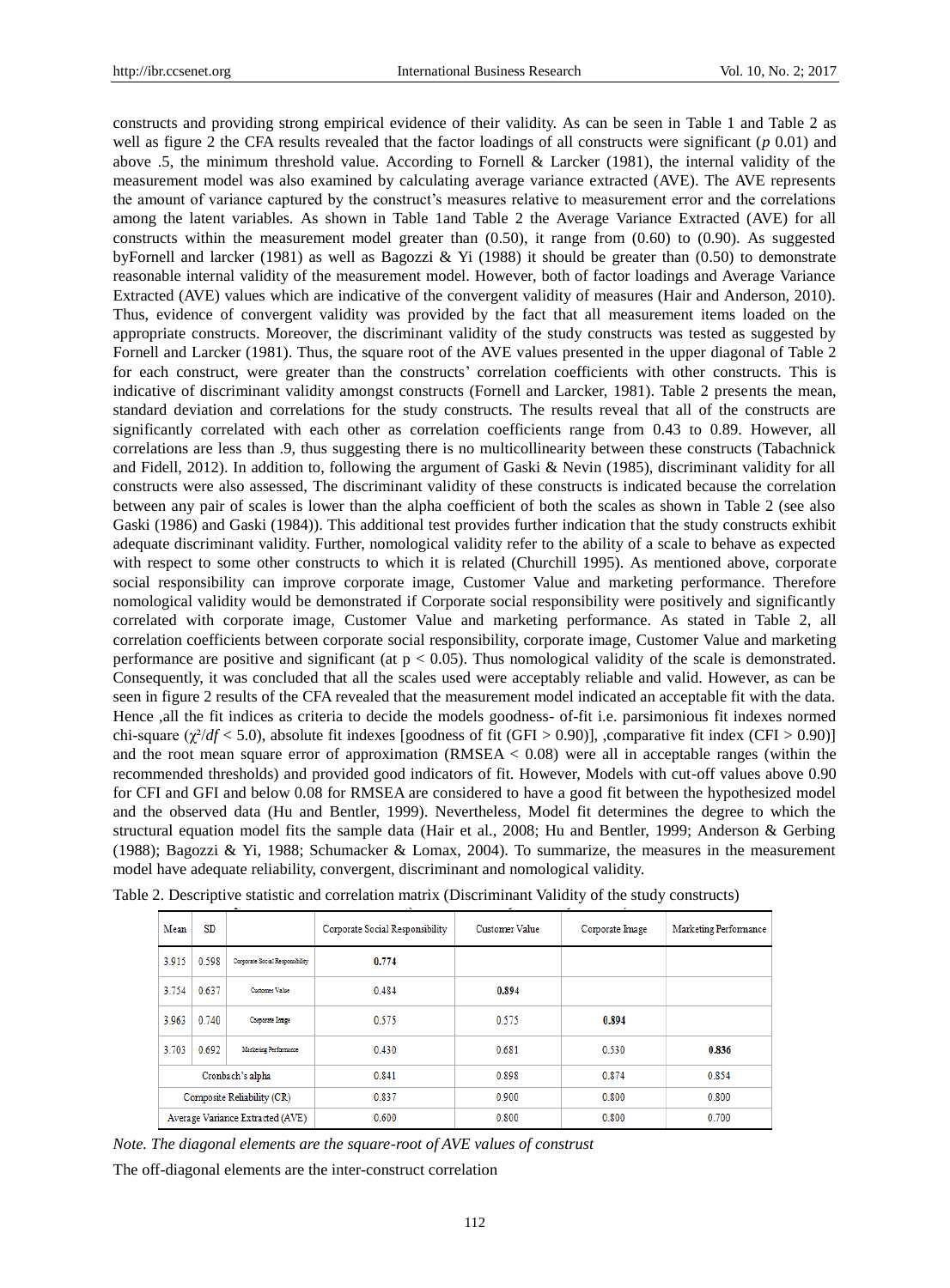A structural equation model analysis was conducted using AMOS 22 to test the Measurement model As shown in fig. 2, the results consistently supported the factor structure for all four constructs: corporate social responsibility, customer value, corporate image, and marketing Performance, respectively determined through the EFA. However, figures also shown that the standardized loading for each latent variable are greater than 0.5, as recommended by Janssens et al., (2008). Furthermore, all the fit indices as criteria to decide the models goodness- of-fit i.e. parsimonious fit indexes [normed chi-square  $(\chi^2/df < 5.0)$ , absolute fit indexes [goodness of fit (GFI > 0.90)], comparative fit index (CFI > 0.90)] and the root mean square error of approximation (RMSEA < 0.08) were all in acceptable ranges (within the recommended thresholds ) and provided good indicators of fit. However, Models with cut-off values above 0.90 for CFI and GFI and below 0.08 for RMSEA are considered to have a good fit between the hypothesized model and the observed data (Hu and Bentler, 1999). Nevertheless, Model fit determines the degree to which the structural equation model fits the sample data (Hair et al., 2008; Hu and Bentler, 1999; Anderson & Gerbing, 1988; Bagozzi & Yi, 1988; Schumacker & Lomax, 2004).



Figure 2. Confirmatory factor analyses (CFA) of the study conceptual model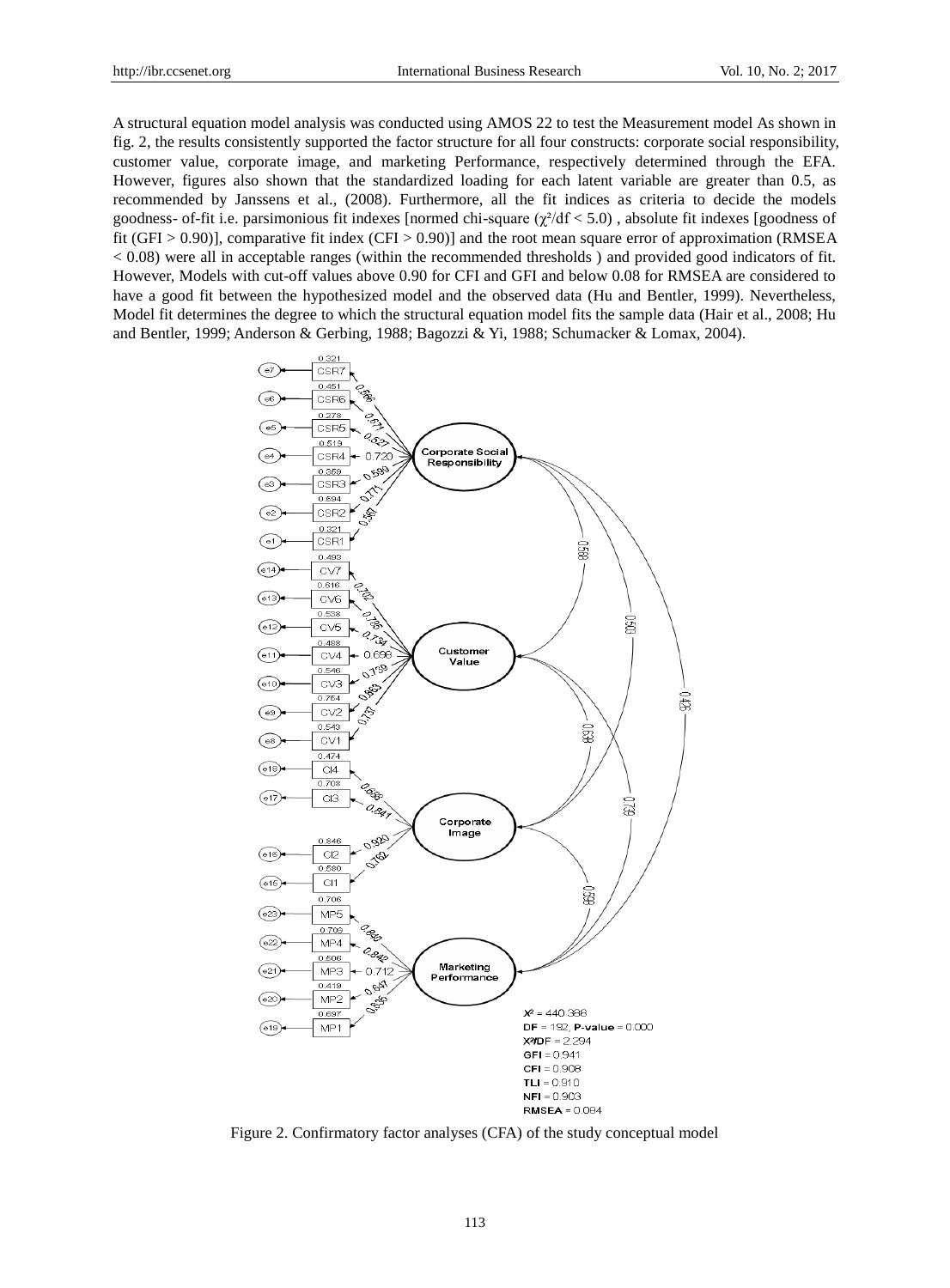# **5. Hypotheses Tests**

A structural equation modeling (SEM) was conducted to test the hypotheses in order to assess the effect and the significance level of each path in the model. The model shown in Figure 1 was examined and tested using AMOS 22.0. Model fit determines the degree to which the structural equation model fits the sample data. However, the model was tested and provided good indicators of fit as shown in figure 3 as: Chi square/df =  $2.308$ , with the comparative fit index (CFI) was 0.918, the goodness-of-fit index (GFI) was 0.957,Tucker-Lewis coefficient (TLI) was 0.902, incremental fit indexes [normed fit index ( NFI) was 0.920 and the root mean square error of approximation (RMSEA) was 0.084, indicating a good fit between the theoretical model and the data (Bagozzi & Yi, 1988; Bearden et al. 1982). The analysis then proceeded to examine the causal relationships between these variables. The results were as expected and provided support for all hypotheses. The results of the structural model showed that corporate social responsibility had significant direct effect on customer value (H1), corporate social responsibility (CSR) had significant direct effect on corporate Image (H2) and customer value had significant direct effect on corporate Image (CI) (H3). As can be seen in Figure 3, result also indicates that corporate social responsibility, customer value and corporate Image are three powerful predictors of Marketing Performance (H4), (H5) and (H6). Thus all the six hypotheses (H1) to (H6) are supported. Figure 2 shows the Standardized direct path coefficients for the main paths based on structural equation modeling.





# *5.1 Testing the Mediating Effects of Customer Value and Corporate Image*

To test the mediating effect of corporate image in the relationship between corporate social responsibility (CSR) and Marketing Performance (MP) (H7) and between customer value and Marketing Performance (H8) as well as the mediating effect of customer value in the relationship between corporate social responsibility (CSR) and corporate image (H9), and between corporate social responsibility and Marketing Performance(H10), we applied path analysis based on structural equation modeling to investigate the indirect effect. The results of the path analysis for the sub models as shown in figures (4, 5, 6 and 7) indicate that the values of Standardized indirect path coefficients for the four indirect paths are:  $(0.173)$ ,  $(0.106)$ ,  $(0.210)$  and  $(0.275)$  for  $(H7)$ ,  $(H8)$ , $(H9)$  and (H10) respectively, which possess significant influence ( $p < 0.05$ ). Additionally, in order to confirm the test of the mediation relationships and indirect effects we examined and compared the results of full Model (Model 1) (fig 1) with the reduced models (Model 2, 3,4 and 5)( fig 4,5,6,and 7) i.e. Model 2 (CSR  $\rightarrow$  CI  $\rightarrow$  MP), Model 3  $(CV \rightarrow CI \rightarrow MP)$ , model 4 (CSR  $\rightarrow CV \rightarrow CI$ ) and model 5 (CSR  $\rightarrow C \rightarrow MP$ ). The mediating effect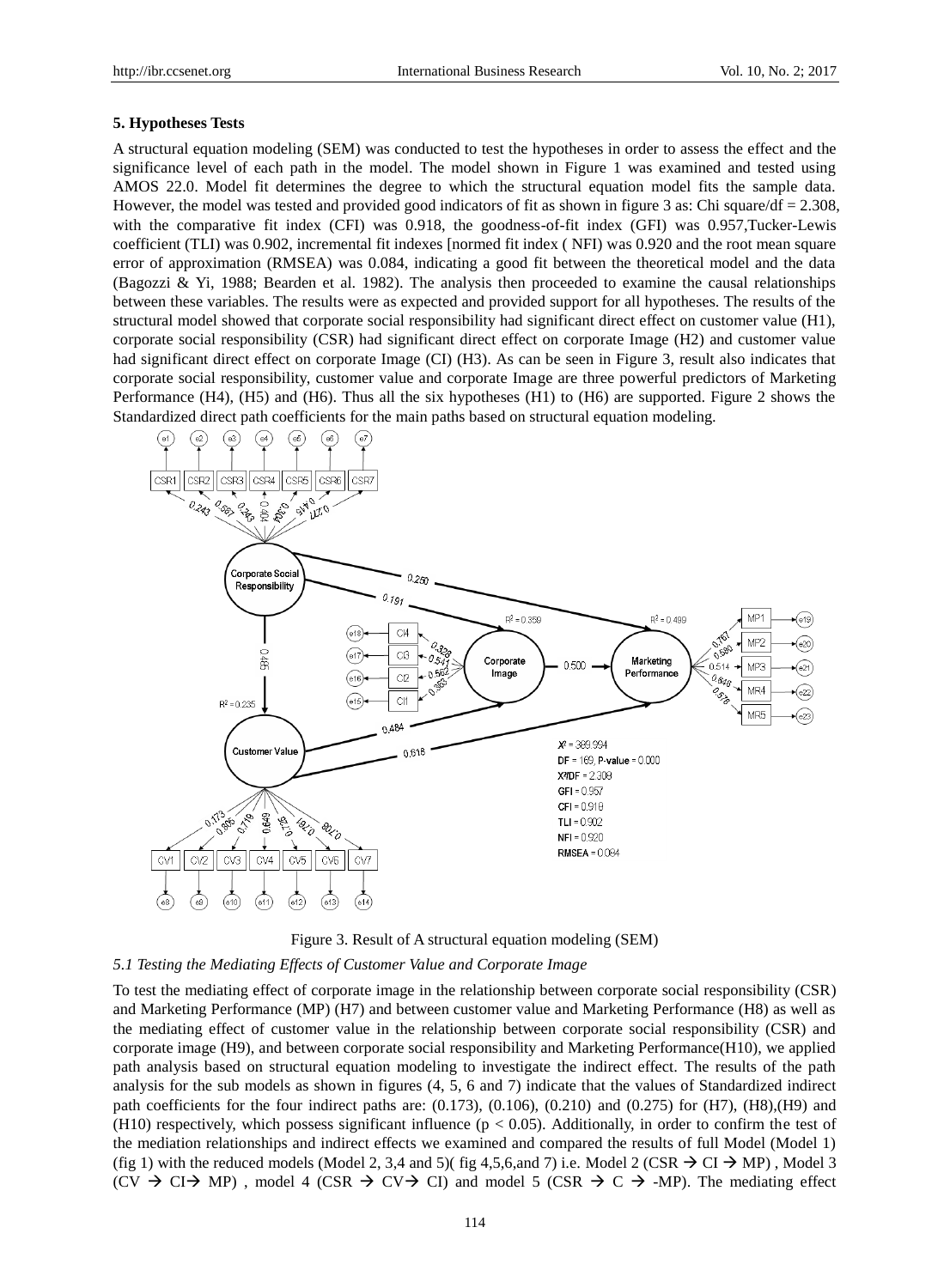according to Baron and Kenny (1986) exists under the following conditions:

- 1. X (Independent) is significantly related to M (Mediator)
- 2. M is significantly related to Y (Dependent)
- 3. The relationship of X to Y diminishes when M is in the model.

Therefore, we found that all the mediating conditions set by Baron and Kenny (1986) are satisfied for the four hypotheses (H7, H8, H9, and H10) i.e. The relationship of X to Y must decrease substantially upon adding M as a predictor of Y. As can be seen from figures (4, 5, 6, and 7) the standardized path coefficient after introducing the mediators has been decrease. Specifically, we found that the standardized path coefficient of the reduced models 2, 3, 4, and 5 have been decreased from  $(0.390 \text{ to } 0.217)$  for  $(CSR \rightarrow MP)$ , from  $(0.672 \text{ to } 0.566)$  for  $(CV)$  $\rightarrow$  MP), from (0.415 to 0.205) for (CSR  $\rightarrow$  CI),and from (0.390 to 0.115) for (CSR  $\rightarrow$  MP).



Figure 4. The mediating effect of corporate image in the relationship between corporate social responsibility (CSR) and Marketing Performance (MP) (H7)



Figure 5. The mediating effect of corporate image in the relationship between customer value and Marketing Performance (MP) (H8)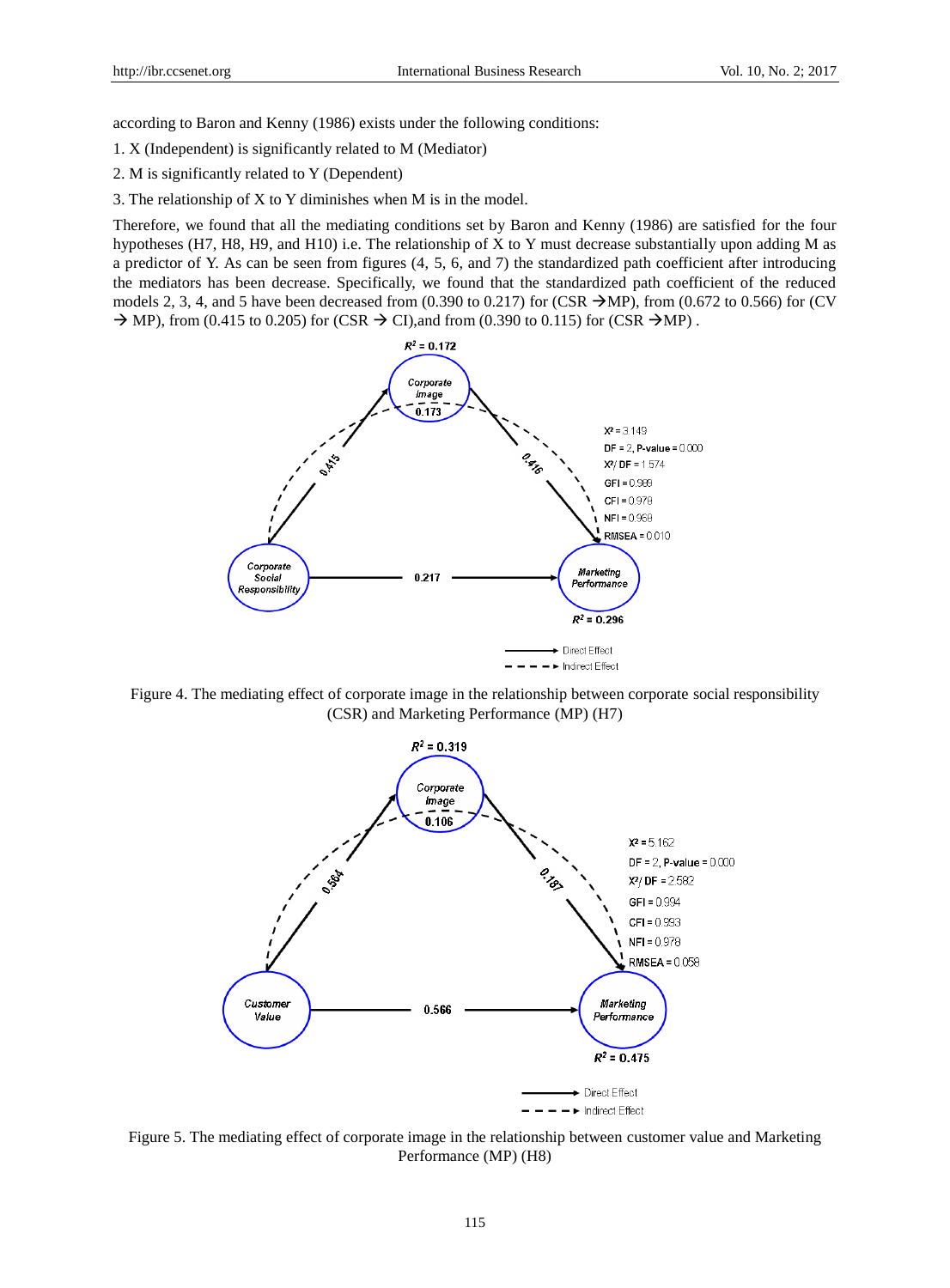

Figure 6. The mediating effect of customer value in the relationship between corporate social responsibility and corporate image (MP) (H9)



Figure 7. The mediating effect of customer value in the relationship between corporate social responsibility and marketing performance (MP) (H10)

However, according to Baron and Kenny (1986)" when the path reduced to zero, we have strong evidence for a single dominants for mediator. If the residual path is not zero, these indicate the operation of multiple mediating factors". Also, the increased R2 value from (0.147) to (0.296) resulting from adding corporate image to the relationship between CSR and MP.( model 4) .likewise, the increased R2 value from (0.448) to (0.475 resulting from adding corporate image to the relationship between customer value and marketing performance( model 5) . As well as the increased R2 value from (0.172) to (0.352) resulting from adding customer value to the relationship between CSR and corporate image (model 6) .In addition, the increased R2 value from (0.147) to (0.462) resulting from adding customer value to the relationship between CSR and marketing performance( model 7). is significantly large, indicating mediating effect of customer value and corporate image in linking corporate social responsibility (CSR) and Marketing Performance (MP).Thus result indicate a partial mediation effect of corporate image and customer value (Baron and Kenny, 1986; Alrubaiee et al., 2015; Alrubaiee and Alkaa'ida, 2011). Hence H7, H8, H9 and H10 are supported. The hypothesized relationships were found to be significant in the proposed directions.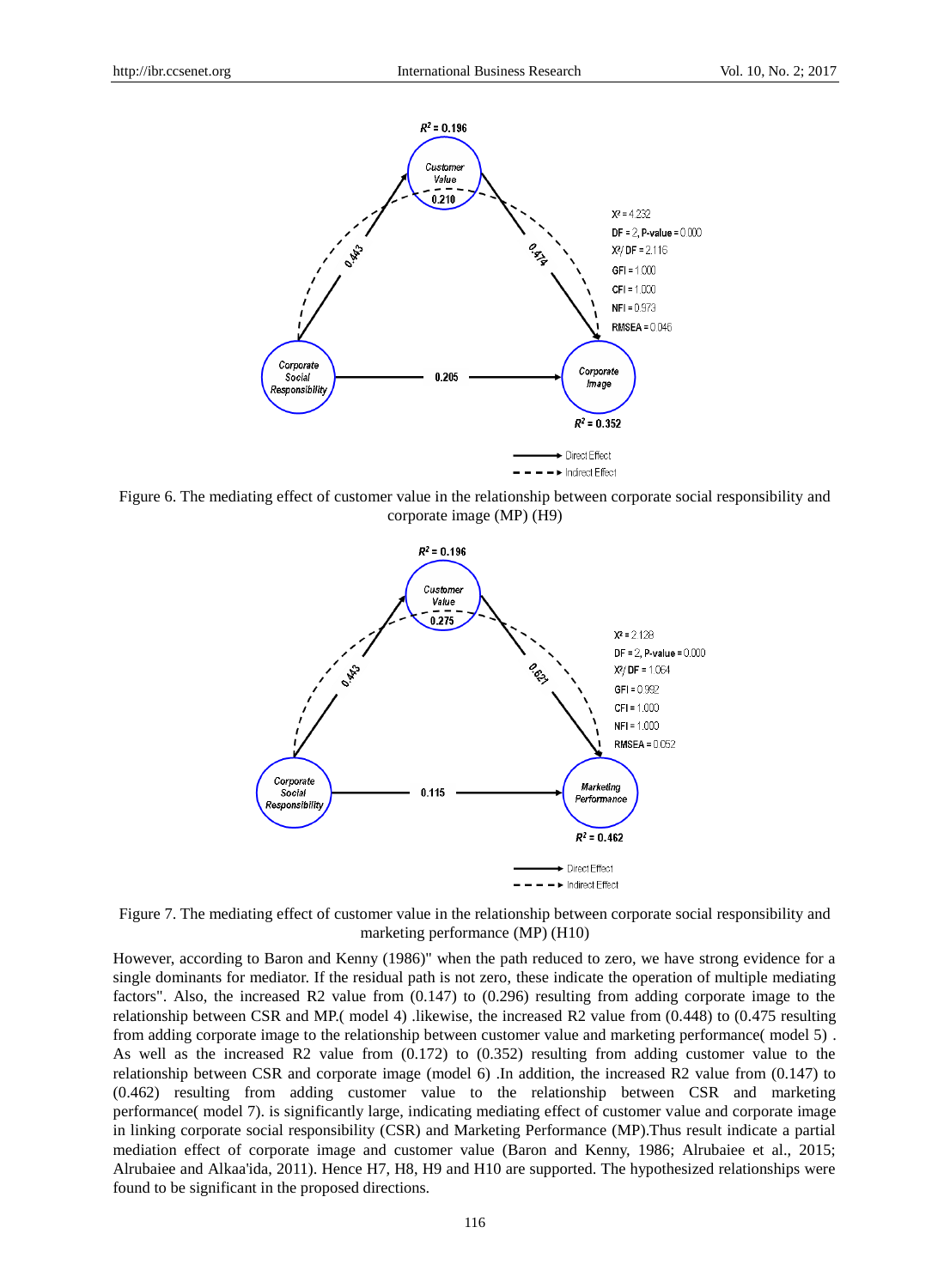Properties of the causal paths, including standardized path coefficients of the research model was shown in figure 3. R2 for each dependent construct are also presented in this figure. However, , in terms of the predictive power, corporate social responsibility explained 24 percent of the variance in customer value. Corporate social responsibility and customer value together account for 36 percent of the variance in corporate image. Also, the study model accounts for 50 percent of the variance in Marketing Performance .Nevertheless, the results were as expected and provided support for all hypotheses. The results of the structural model showed that corporate social responsibility had significant direct and indirect effect on Marketing Performance indicating the mediation effect of corporate image and customer value on the relationship between corporate social responsibility and Marketing Performance.

# **6. Discussion and Conclusions**

The purpose of this study was to investigate the relationship between corporate social responsibility, customer value, corporate image and Marketing Performance. More specifically the study aimed to explore the mediating effect of customer value and corporate image on the relationship between corporate social responsibility and Marketing Performance. In addition, our conceptual model highlights the mediating role of customer value in the impact of corporate social responsibilities on corporate image. A structural equation modeling (SEM) was conducted to test the hypotheses in order to assess the effect and the significance level of each path in the model. The model shown in Figure 1 was examined and tested using AMOS 22 and provided good indicators of fit. The results of the study indicate that corporate social responsibility of hospitals has a direct impact on their customer value, corporate image and Marketing Performance of the hospitals. Consistent with Arendt and Brettel, (2010); Qu (2009); Maignan et al. (1999); Luo and Bhattacharya, (2006); Quazi and O"Brien, (2000); Kolade et al., 2014), we found that corporate social responsibility is a key antecedent to Marketing Performance. Corporate social responsibility, however, was found to have a direct and indirect effect on Marketing Performance. Our study indicated that the relationship between corporate social responsibility and Marketing Performance was partially mediated by customer value and corporate image. Hence, corporate social responsibility was found to have a significant influence on corporate image. This result is consistent with the findings of Mattila, (2009); Haigh and Brubaker, (2010); Jurisova and Durkova, (2012) studies.

In addition, customer value has a direct effect on corporate image as well as Marketing Performance. To this end, this result is in contrast with the studies finding of :Huang , (2009) and Tu et al.,(2013); Suhartanto et al., (2013); Brodie et al., (2009); Lai et al., (2009) , which indicate that corporate image significantly affects the customer perceived value. Accordingly, it can be conclude that there is a reciprocal effect between the two constructs: corporate image and customer value, i.e. corporate image can drive customer value and customer value can drive corporate image. Furthermore, our study found that corporate image, has appositive strong effect on Marketing Performance. Result also indicates the mediating effect of customer value on the relationship between corporate social responsibilities and corporate image. The finding seems to be of particular significance due to the fact that our study was conducted in Jordan a setting significantly different from the US where Maignan et al., (1999) study was conducted as well as Qu (2009) where study was conducted in China. Therefore, we believe that our study has made a useful contribution to the debate about the benefits of CSR to businesses for companies in emerging markets (Quazi and O"Brien, 2000; Qu, 2009).

#### **7. Managerial Implications**

The confirmation of the mediating role of customer value has an important implication to management. It suggests that for the sake of corporate image, it is more essential for management to monitor changes in customer value, since customer value directly affects corporate image and Marketing performance of the hospitals. Therefore, it is important for hospital management to track changes in both the corporate social responsibility and customer value, because customer value and corporate image partially mediate the impact of corporate social responsibility on Marketing Performance of the hospitals. It appears that corporate image are mainly driven by corporate social responsibility and customer value and their consequence in enhance the marketing performance of the hospitals.

The result on the customer value- corporate image link suggests that to enhance corporate image a service provider can spend its effort on improving the value perceived by customers. At same time spend more effort on improving corporate social responsibility. Furthermore, top management may use this framework to develop relevant and effective marketing strategies and tactics. Marketing managers can also use the framework to set clear policies that develop and consider corporate social responsibility as a necessary and essential driver in changing the corporate culture and accordingly reinforces customer value that consequently creates strong corporate image, which enhance marketing performance. In addition Hospital management should develop an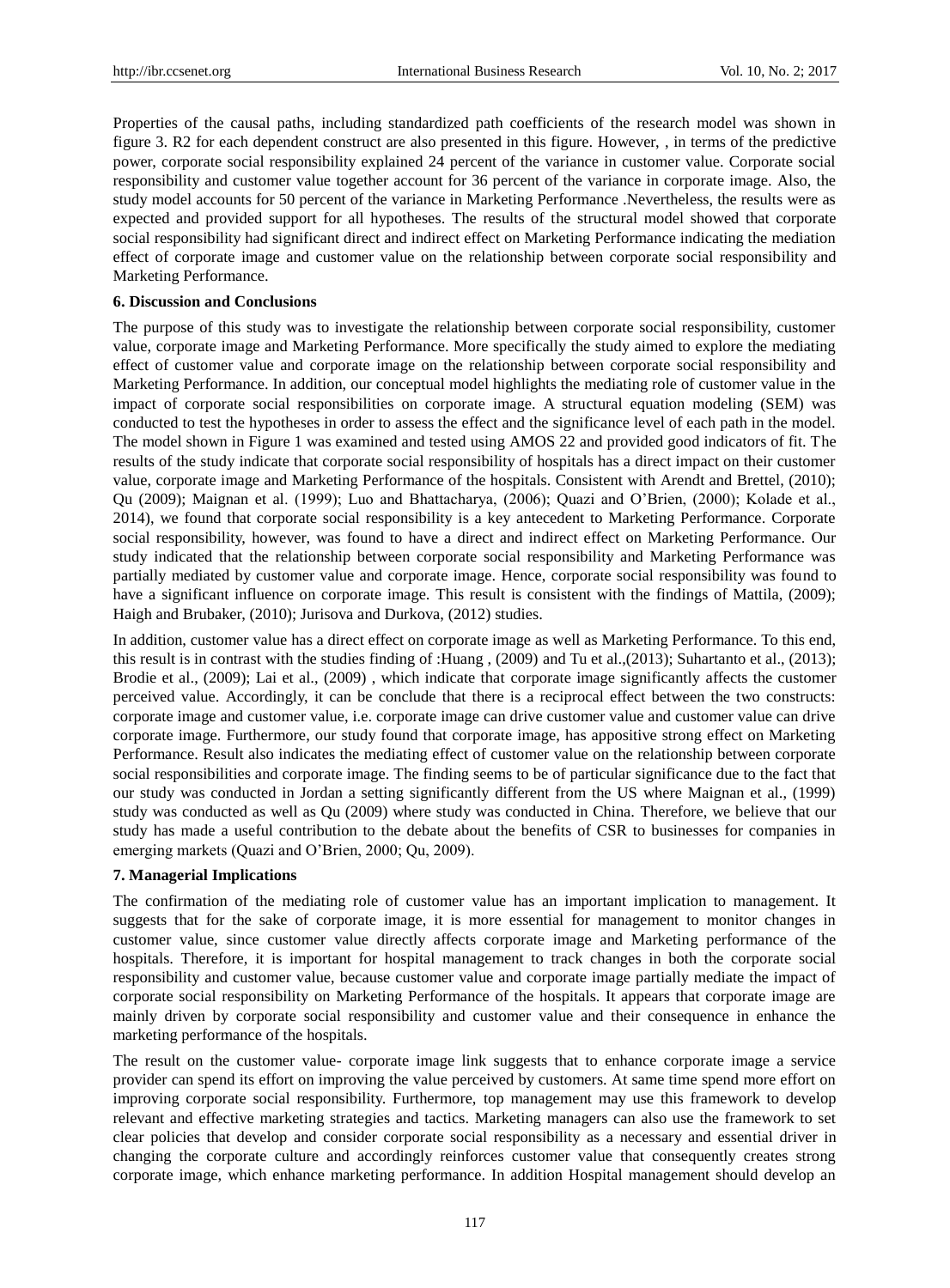organizational climate that can promote organizational citizenship behavior and enhance a positive corporate image. What's more, the study result indicates the mediating effect of customer value on the relationship between corporate social responsibilities and Marketing Performance. In addition, our conceptual model highlights the mediating role of corporate image in the impact of corporate social responsibilities on Marketing Performance .Managers therefore need to keep assessing which CSR elements are critical to the sustainable development of their organization. The findings indicate that CSR is a significant contributor to corporate image indicating mediating effect of customer value and corporate image in linking corporate social responsibility (CSR) and Marketing Performance (MP).Thus result indicate a partial mediation effect of corporate image and customer value. Result also indicates the mediating effect of customer value on the relationship between corporate social responsibilities and corporate image.

#### **References**

- Alrubaiee, L. (2012). Exploring the Relationship between Ethical Sales Behavior, Relationship Quality, and Customer Loyalty. *International Journal of Marketing Studies, 4*(1), 7-25. <https://doi.org/10.5539/ijms.v4n1p7>
- Alrubaiee, L. (2013). An investigation on the relationship between new service development, market orientation and marketing performance. *European Journal of Business and Management, 5*(5), 11-27.
- Alrubaiee, L., & Alkaa, I. F. (2011). The mediating effect of Patient satisfaction in the Patients' perceptions of healthcare quality – Patient trust relationship. *International Journal of Marketing Studies, 3*(1), 103-127. <https://doi.org/10.5539/ijms.v3n1p103>
- Alrubaiee, L., & Al-Nazer, N. (2010). Investigate the Impact of Relationship Marketing Orientation on Customer Loyalty: The Customer's Perspective. *International Journal of Marketing Studies, 2*(1), 155-174. <https://doi.org/10.5539/ijms.v2n1p155>
- Alrubaiee, L., AL Mahamid, S., Al-Adwan, S., & Al-Fadil. (2013). Investigating the Relationship between Marketing Innovation, Marketing Knowledge and Marketing Performance. 2<sup>nd</sup> World Conference on *Business, Economics and Management, 25-28,* Antalya, Turkey.
- Alrubaiee, L., Al Zuobi, H., & Abu-Alwafaa, R. (2013). Exploring the Relationship between Quality Orientation. *New Services Development and Organizational Performance American Academic & Scholarly Research Journal, 5*(3), 315- 329.
- Alrubaiee, L., Al Zuobi, H., Hanandeh, R., & Ali, R. (2015). Investigating the Relationship between Knowledge Management Processes and Organizational Performance: The Mediating Effect of Organizational Innovation. *International Review of Management and business research, 4*(4), 989-1009.
- Alrubaiee, L., Alshaibi, H., & Al-bayati, Y. (2012). Relationship between B2B E-Commerce Benefits, E-Marketplace Usage and Supply Chain Management. *Global Journal of Management and Business Research*, *12*(9), 23-36.
- Alwi, S., & Silva, R. (2008). Online corporate brand image, satisfaction and loyalty. *Brand Management, 16*(3), 119-144. <https://doi.org/10.1057/palgrave.bm.2550137>
- Andaleeb, S. S. (2001). Service quality perceptions and patient satisfaction: a study of hospitals in a developing country. *Social Science & Medicine, 52,* 1359-1370. [https://doi.org/10.1016/S0277-9536\(00\)00235-5](https://doi.org/10.1016/S0277-9536%2800%2900235-5)
- Anderson, C. H., & Vincze, J. W. (2000). *Strategic Marketing Management: Meeting the Global Challenge*. Boston: Houghton Mifflin Company.
- Anderson, J. C., & Gerbing, D. W. (1988): Structural Equation Modeling in Practice: A Review and Recommended Two - Step Approach. *Psychological Bulletin, 103,* 411-423. <https://doi.org/10.1037/0033-2909.103.3.411>
- Arendt, S., & Brettel, M. (2010). Understanding the Influence of CSR on Corporate Identity, Image, and Firm Performance. *Management Decision, 48*(10), 1469-1492. <https://doi.org/10.1108/00251741011090289>
- Avci, A. U., Madanoglu, M., & Okumus, F. (2011), Strategic orientation and performance of tourism firms: Evidence from a developing country. *Tourism Management, 32,* 147-157. <https://doi.org/10.1016/j.tourman.2010.01.017>
- Bagozzi, R. P., &Youjae, Y. (1988). On the evaluation of structural equation models. *Journal of the Academy of Marketing Science, 16*(1), 74-94. <https://doi.org/10.1007/BF02723327>
- Balmer, J. M. T. (2008). Identity based views of the corporation: Insights from corporate identity, organizational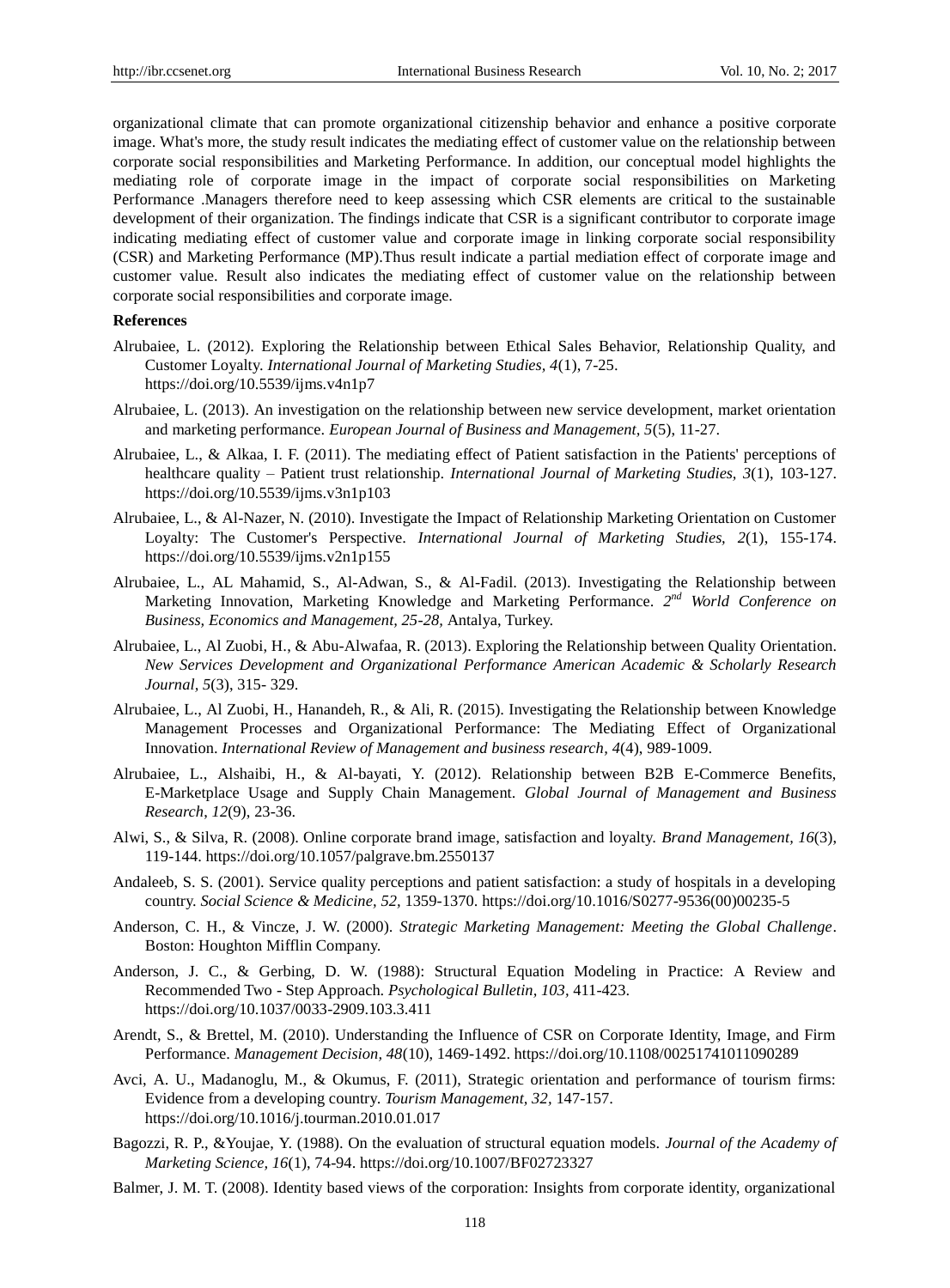identity, social identity, visual identity and corporate image. *European Journal of Marketing, 42*(9-10), 879-906. <https://doi.org/10.1108/03090560810891055>

- Barnes, B. R., Fox, M. T., & Morris, D. S. (2004). Exploring the Linkage between Internal Marketing, Relationship Marketing and Service Quality: a Case Study of a Consulting Organization. *Total Quality Management, 15*(5-6), 593-601. <https://doi.org/10.1080/14783360410001680080>
- Baron, R., & David, A. K. (1986). The Moderator-Mediator Variable Distinction in Social Psychological Research: Conceptual, Strategic, and Statistical Considerations. *Journal of Personality and Social Psychology, 51*(6), 1173-1182. <https://doi.org/10.1037/0022-3514.51.6.1173>
- Bhardwaj, D. (2007). Relationship Marketing in Context to the IT Industry. VISION-*The Journal of Business Perspective, 11*(2), 57-66. <https://doi.org/10.1177/097226290701100207>
- Blombäck, A., & Scandelius, C. (2013) Corporate heritage in CSR communication: a means to responsible brand image? *Corporate Communications: An International Journal, 18*(3), 362-382. <https://doi.org/10.1108/CCIJ-07-2012-0048>
- Brodie, R., Whittome, J., & Brush, G. (2009). Investigating the service brand: A customer value perspective. *Journal of Business Research, 62,* 345-355[. https://doi.org/10.1016/j.jbusres.2008.06.008](https://doi.org/10.1016/j.jbusres.2008.06.008)
- Bromley, D. B. (2001). *Relationships between personal and corporate reputation*. *European Journal of Marketing, 35*(3/4), 316-334. <https://doi.org/10.1108/03090560110382048>
- Brown, T. J., Dacin, P. A., Pratt, M. G., & Whetton, D. A. (2006). Identity, intended image, construed image and reputation: An interdisciplinary framework and suggested terminology. *Journal of the Academy of Marketing Science, 34*(2), 99-106. <https://doi.org/10.1177/0092070305284969>
- Byrne, B. M. (2009). Structural Equation Modeling with AMOS: Basic Concepts, Applications, and Programming, 2 ed. Taylor & Francis, New York.
- Chen, Z., & Dubinsky, A. (2003). A Conceptual Model of Perceived Customer Value in E-Commerce: A Preliminary Investigation. *Psychology & Marketing, 20*(4), 323-347. <https://doi.org/10.1002/mar.10076>
- Chin, W. W. (1998). Commentary: Issues and opinion on structural equation modeling. *MIS Quarterly, 22*(1), vii-xvi.
- Choi, T., & Chu, R. (2001). Determinants of hotel guests' satisfaction and repeat patronage in the Hong Kong hotel industry. *International Journal of Hospitality Management, 20,* 277-297. [https://doi.org/10.1016/S0278-4319\(01\)00006-8](https://doi.org/10.1016/S0278-4319%2801%2900006-8)
- Churchill, G. A., Jr., (1995). *Marketing Research: Methodological Foundations,* 6th edition, The Dryden Press, Chicago.
- Cretu, A. E., & Brodie, R. J. (2007). The influence of brand image and company reputation where manufacturers market to small firms: A customer value perspective. *Industrial Marketing Management, 36*, 230-240. <https://doi.org/10.1016/j.indmarman.2005.08.013>
- Dahlsrud, A. (2008). How corporate social responsibility is defined: an analysis of 37 definitions. *Corporate Social Responsibility and Environmental Management, 15*(1), 1-13.<https://doi.org/10.1002/csr.132>
- De Madariaga, G., & Valor, C. (2007). Stakeholders Management Systems: Empirical Insights from Relationship Marketing and Market Orientation Perspectives. *Journal of Business Ethics, 71,* 425-439. <https://doi.org/10.1007/s10551-006-9149-7>
- Duarte, P., Alves, H., & Raposo, M. (2010). Understanding university image: a structural equation model approach. *[International Review on Public and Nonprofit Marketing,](http://link.springer.com/journal/12208) 7*(1), 21-36. <https://doi.org/10.1007/s12208-009-0042-9>
- Edvardsson, B., Gustafsson, A., Kristensson, P., Magnusson, P., & Matthing, J. (2006). Involving Customers in New Service Development. London, Imperial College Press. <https://doi.org/10.1142/p458>
- Fornell, C., & Larcker, D. (1981). Evaluating Structural Equation Models with Unobservable Variables and Measurement Error. *Journal of Marketing Research, 18*(1), 39-50. <https://doi.org/10.2307/3151312>
- Gaski, J. (1984). The theory of power and conflict in channels of distribution*. Journal of Marketing, 48*(3), 9-29. <https://doi.org/10.2307/1251326>
- Gaski, J. F. (1986): Interrelations among a Channel Entity"s Power Sources: Impact of the Exercise of Resard and Coercion on Expert, Referent, and Legitimate Power Source. *Journal of Marketing Research, XIII,*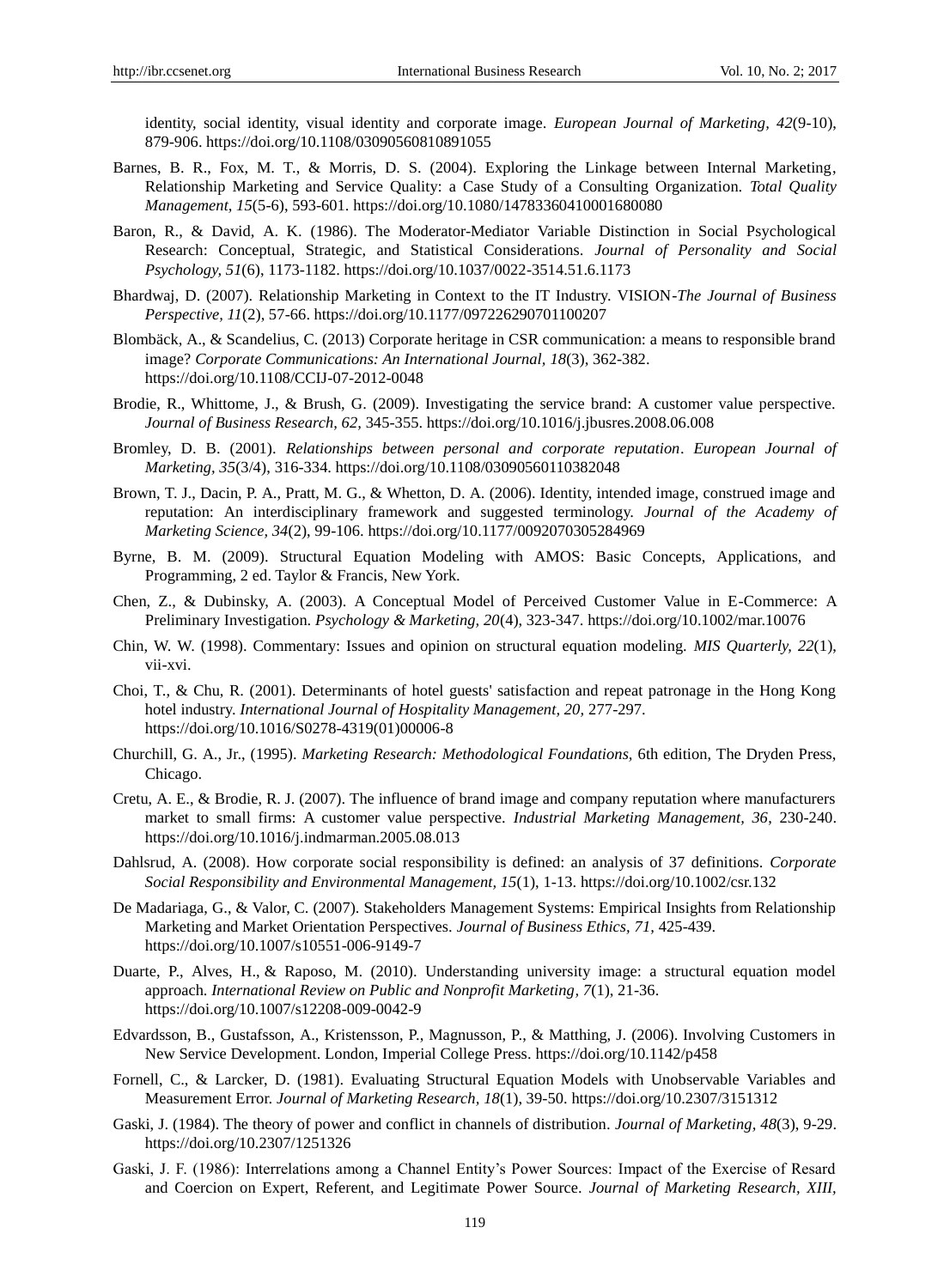62-77. <https://doi.org/10.2307/3151777>

- Gaski, J., & Nevin, J. (1985). The differential effects of exercised and unexercised power sources in marketing channels*. Journal of Marketing Research, 22*(2), 130-142. <https://doi.org/10.2307/3151359>
- George, D., & Mallery, P. (2003). SPSS for Windows step by step: A simple guide and reference. 11.0 update  $(4<sup>th</sup>$ ed). Boston: Allyn & Bacon.
- Gerbing, D. W., & Hamilton, J. G. (1996). Viability of exploratory factor analysis as a precursor to confirmatory factor analysis. *Structural Equation Modeling, 1*(1), 62-72. <https://doi.org/10.1080/10705519609540030>
- Gray, B., Matear, S., Boshoff, C., & Phil, M. (1998). Developing a better measure of market orientation. *European Journal of Marketing*, *32*(9/10), 884-903. <https://doi.org/10.1108/03090569810232327>
- Gray, E. R., & Balmer, J. M. T. (1998). Managing corporate image and corporate reputation. *Journal of Long Range Planning, 31*(5), 695-702. [https://doi.org/10.1016/S0024-6301\(98\)00074-0](https://doi.org/10.1016/S0024-6301%2898%2900074-0)
- Gray, G. (1986). Interaction of learner control and prior understanding in computer-assisted video instruction. *Journal of Educational Psychology, 78*(3), 325-327.
- Green, Jr. K. W., McGaughey, R., & Michael, K. C. (2006). Does supply chain management strategy mediate the association between market orientation and organizational performance? *Supply Chain Management: An International Journal, 11*(5), 407-414. <https://doi.org/10.1108/13598540610682426>
- Grönroos, C. (2007). Service Management and Marketing: Customer Management in Service Competition, 3rd Edition, John Wiley & Sons Ltd., England.
- Haigh, M. M., & Brubaker, P. (2010). Examining how image restoration strategy impacts perceptions of corporate social responsibility, organization-public relationships, and source credibility. *Corporate Communications: An International Journal, 15,* 453-468. <https://doi.org/10.1108/13563281011085538>
- Hair J. F., Anderson, R. E., Tatham, R. L., & Black, W. C. (1992). Multivariate Data Analysis with Readings, 3<sup>rd</sup> ed. Macmillan, New York.
- Hair, J., Anderson, R., Tatham, R., & Black, W. (1998), Multivariate Data Analysis, Prentice-Hall International, Upper Saddle River, NJ.
- Hair, Jr., J. F., Black, W. C., Babin, B. J., & Anderson, R. E. (2010). Multivariate Data Analysis: A global perspective  $(7<sup>th</sup>$  ed) Upper Saddle River, NJ: Pearson Prentice Hall.
- Ho, S., & Ko, Y. (2008). Effects of self-service technology on customer value and customer readiness: The case of Internet banking. *Internet Research, 18*(4), 427-446. <https://doi.org/10.1108/10662240810897826>
- Holbrook, B. (2005). Customer value and autoethnography: subjective personal introspection and the meanings of a photograph collection. *[Journal of Business Research,](http://www.sciencedirect.com/science/journal/01482963) 58*(1), 45-61. [https://doi.org/10.1016/S0148-2963\(03\)00079-1](https://doi.org/10.1016/S0148-2963%2803%2900079-1)
- Howard, S. (1998). Corporate Image Management. Butterworth-Heinemann, Singapore.
- Hu, L., & Bentler, P. M. (1999). Cutoff criteria for fit indexes in covariance structure analysis, conventional criteria versus new alternatives. *Structural Equation Modeling, 6,* 1-55. <https://doi.org/10.1080/10705519909540118>
- Huang, H. C. (2009). The Influence of Brand Image, Customer Perceived Value on Brand Loyalty: A Comparative Study on Consumers between Market of Taiwan and Japan. Southern Taiwan University of Science and Technology, Master Thesis.
- Hult, G. T. M., & Ketchen, Jr, D. J. (2000). Does Market Orientation Matter? A Test of the Relationship between Positional Advantage and Performance. *Strategic Management Journal, 22*(9), 899-906. <https://doi.org/10.1002/smj.197>
- Ishaq, M. I., Mazhar, H., Bhutta, A. A. H., Rizwan, Q. D., & Nazia, M. H. (2014). Role of Corporate Image, Product Quality and Customer Value in Customer Loyalty: Intervening Effect of Customer Satisfaction. *Journal of Basic and Applied Scientific Research, Basic. Appl. Sci. Res., 4*(4), 89-97.
- Jurisova, V., & Durkova, K. (2012). CSR communication and its impact on corporate image. *Review of Applied Socio- Economic Research, 4*(2), 145-149.
- Kaiser, C. P. (1996). Individual, social, and economic determinants of employee absence: An integrative analysis. *The Journal of Business and Economic Studies, 3*(2), 1-21.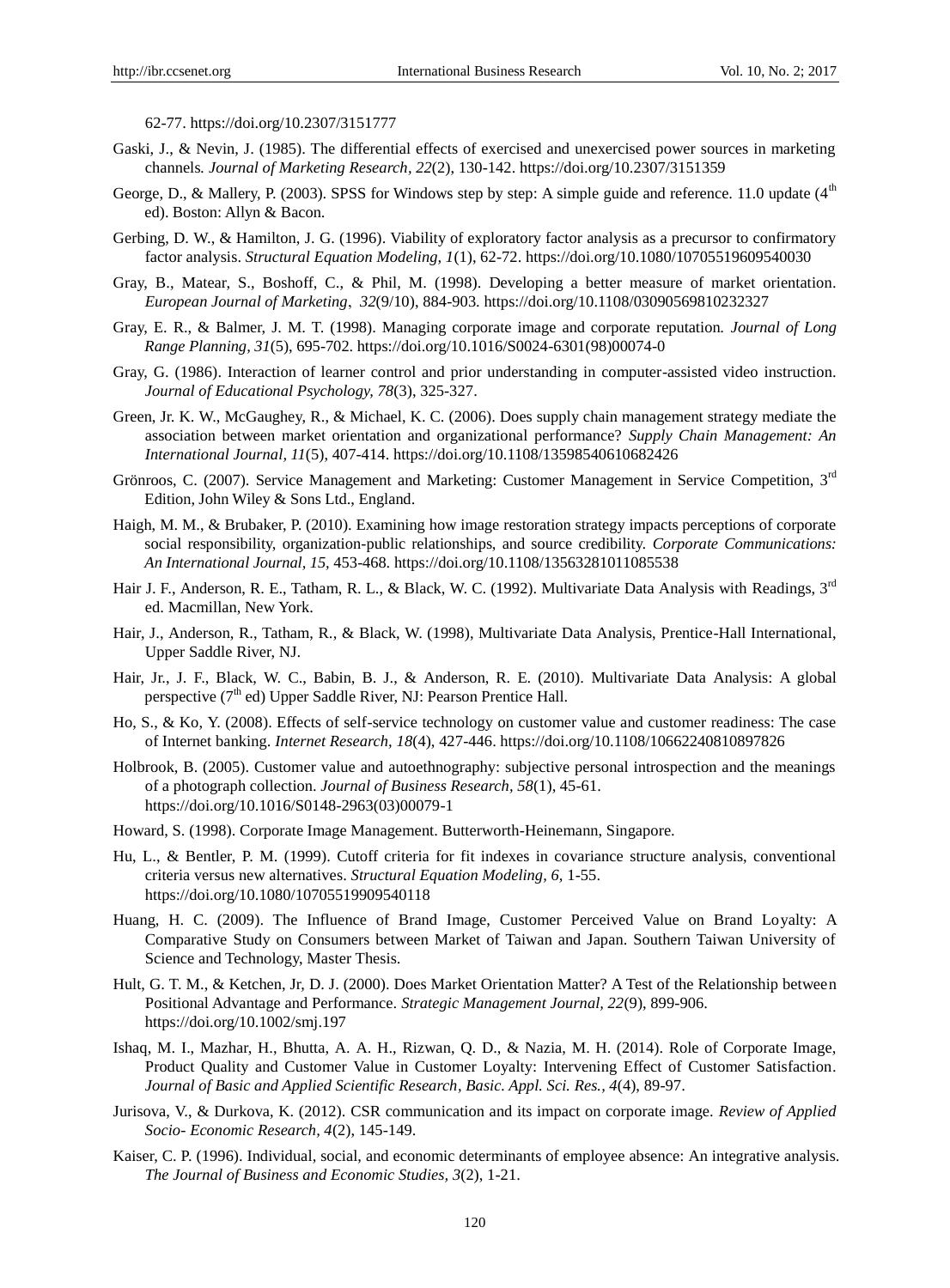- Kerlinger, F. N. (1986). Foundations of behavioral research. 3<sup>rd</sup> Ed., Philadelphia: Harcourt Brace College Publishers.
- Khalifa, A. (2004). Customer Value: a review of recent literature and an integrative configuration. *Management Decision, 32*(5), 645-666. <https://doi.org/10.1108/00251740410538497>
- Khater, S. (2016). The Effect of Corporate Social Responsibility on Marketing Performance via Customer Value and Corporate Image: Analytical Study in Jordanian Private Hospital in Amman, unpublished thesis, Middle East University .
- Klink, R., & Smith, C. (2001). Threats to the external validity of brand extension research. *Journal of Marketing Research, 38*(3), 326-335. <https://doi.org/10.1509/jmkr.38.3.326.18864>
- Kohli, A. K., & Bernard, J. (1990). Market Orientation: The Construct. Research Propositions, and Managerial Implications. *Journal of Marketing, 54,* 1-18. <https://doi.org/10.2307/1251866>
- Kolade, J., Oluseye, O., & Omotayo, O. (2014). Organizational Citizenship Behaviour, Hospital Corporate Image and Performance. *Journal of Competitiveness, 6*(1), 36-49. <https://doi.org/10.7441/joc.2014.01.03>
- Kotler, P., & Keller. K. L. (2012). Marketing Management.14th Ed. New Jersey. Pearson: Prentice Hall.
- Kumar, K., Subramanian, R., & Yauger, C. (1998). Examining the market orientation-performance relationship, a context-specific study. *Journal of Management, 24*(2), 201-234. <https://doi.org/10.1177/014920639802400204>
- Labbai, M. (2007). Social Responsibility, Ethics & Marketing. International Marketing Conference on Marketing & Society, 8-10 April, IIMK. http://dspace.iimk.ac.in/bitstream/2259/392/1/17-27.pdf.
- Lai, F., Griffin, M., & Babin, J. (2009). How quality, value, image, and satisfaction create loyalty at a Chinese telecom. *[Journal of Business Research,](http://www.sciencedirect.com/science/journal/01482963) 62*(10), 980-986. <https://doi.org/10.1016/j.jbusres.2008.10.015>
- Lebas, M. (1995). Performance measurement and performance management. *[International Journal of](https://www.researchgate.net/journal/0925-5273_International_Journal_of_Production_Economics)  [Production Economics,](https://www.researchgate.net/journal/0925-5273_International_Journal_of_Production_Economics) 41*(1-3), 23-35. [https://doi.org/10.1016/0925-5273\(95\)00081-X](https://doi.org/10.1016/0925-5273%2895%2900081-X)
- Lin, L. Y., & Lu, C. Y. (2010). The influence of corporate image, relationship marketing, and trust on purchase intention: the moderating effects of word-of-mouth. *Tourism Review, 65*(3), 16-34. <https://doi.org/10.1108/16605371011083503>
- Lindgreen, A., & Wynstra, F. (2005). Value in business markets: What do we know? Where are we going? *Industrial Marketing Management, 34*(7), 732-748. <https://doi.org/10.1016/j.indmarman.2005.01.001>
- Liou, J., & Chuang, M. L. (2008). A hybrid MCDM model for evaluating the corporate image of the airline industry. *International Journal of Applied Management Science, 1*(1), 41-54. <https://doi.org/10.1504/IJAMS.2008.020038>
- Luo, X., & Bhattacharya, C. B. (2006). Corporate social responsibility, customer satisfaction, and market value. *Journal of Marketing, 70,* October, 1-18. <https://doi.org/10.1509/jmkg.70.4.1>
- MacInnis, J., & Price, L. (1987). The role of imagery in information processing: review and extensions. *Journal of Consumer Research, 13*(4), 473-491. <https://doi.org/10.1086/209082>
- Mahadevappa, R. B. R. (2010). Social responsibility of hospitals: an Indian context. *Social Responsibility Journal, 6*(2), 68-285*.*
- Maignan, I., Ferrell, O. C., & Hult, G. T. M. (1999). Corporate citizenship: cultural antecedents and business benefits. *Journal of the Academy of Marketing Science, 27*(4), 455-469. <https://doi.org/10.1177/0092070399274005>
- Mastenbroek, J. (2004). Public Relations: De communicatie van organizations. The communication of organizations, Kluwer.
- Matear, S., Brendan, J., & Gray, T. G. (2004). Market orientation, brand investment, new service development, market position and performance for service organizations. *International Journal of Service Industry Management, 15*(3), 284-301. <https://doi.org/10.1108/09564230410540944>
- Mattila, M. (2009). Corporate social responsibility and image in organizations: for the insiders or the outsiders? *Social Responsibility Journal, 5*(4), 540-549. <https://doi.org/10.1108/17471110910995384>
- McWilliams, A., & Siegel, D. (2001). Corporate social responsibility: A theory of the firm perspective. *Academy of Management Review, 26*(1), 117-127.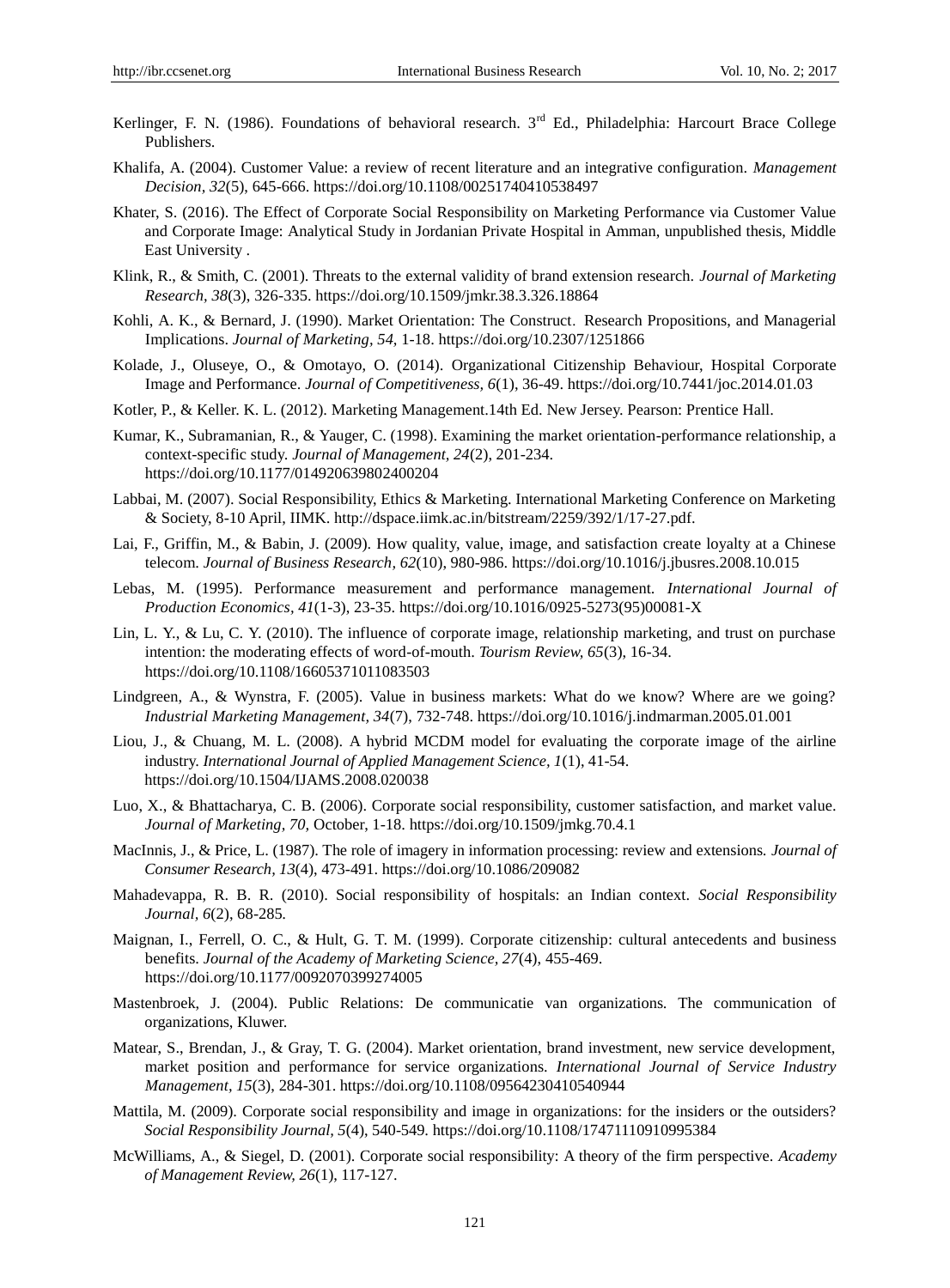- Morgan, N. A. (2012). Marketing and Business Performance. *Journal of the Academy of Marketing Science, 40*(1), 102-119. <https://doi.org/10.1007/s11747-011-0279-9>
- Morgan, N. A., Bruce, H. C., & Rich, G. (2002). Marketing Productivity, Marketing Audits, and Systems for Marketing Performance Assessment: Integrating Multiple Perspectives. *Journal of Business Research, 55*(5), 363-375. [https://doi.org/10.1016/S0148-2963\(00\)00162-4](https://doi.org/10.1016/S0148-2963%2800%2900162-4)
- Narver, J. C., & Slater, S. F. (1990). The effect of a market orientation on business profitability. *Journal of Marketing, 54,* 20-35. <https://doi.org/10.2307/1251757>
- Nguyen, N., & Leblanc, G. (2001) Corporate image and corporate reputation in consumers" retention decisions in services. *Journal of Retailing and Consumer Services, 8*(4), 227-236. [https://doi.org/10.1016/S0969-6989\(00\)00029-1](https://doi.org/10.1016/S0969-6989%2800%2900029-1)
- Nunnally, J. (1967). Psychometric Methods. New York: McGraw-Hill Book Co.
- Nunnally, J. C. (1978). Psychometric theory (2nd ed.). New York: McGraw Hill.
- O"Sullivan, D., & Andrew, V. A. (2007). Marketing Performance Measurement Ability and Firm Performance. *Journal of Marketing, 71*(April), 79-93. <https://doi.org/10.1509/jmkg.71.2.79>
- O"Sullivan, D., Abela, A. V., & Hutchinson, M. (2009). Marketing performance measurement and firm Performance: Evidence from the European high technology sector. *European Journal of Marketing, 43*(5/6), 843-862. <https://doi.org/10.1108/03090560910947070>
- Paananen, A., & Seppänen, M. (2013). Reviewing customer value literature: Comparing and contrasting customer values perspectives. *Intangible Capital, 9*(3), 708-729. <https://doi.org/10.3926/ic.389>
- Pertusa-Ortega, M., Molina-Azor n, F., & Claver-Cort &, E. (2010). Competitive strategies and firm performance: a comparative analysis of pure, hybrid and "stuck-in-the-middle" strategies in Spanish firms. *British Journal of Management, 20*(4), 508-523. <https://doi.org/10.1111/j.1467-8551.2008.00597.x>
- Pihlstrom, M., & Brush, G. (2008). Comparing the Perceived Value of Information and Entertainment Mobile Services. *Psychology & Marketing, 25*(8), 732-755. <https://doi.org/10.1002/mar.20236>
- Pomering, A., & Johnson, W. (2009). Advertising corporate social responsibility initiatives to communicate corporate image: inhibiting scepticism to enhance persuasion. *Corporate Communications: An International Journal, 14*(4), 420-439. <https://doi.org/10.1108/13563280910998763>
- Qu, R. (2009). The impact of market orientation and corporate social responsibility on firm performance Evidence from China. *Asia Pacific Journal of Marketing and Logistics, 21*(4), 570-582. <https://doi.org/10.1108/13555850910997607>
- Quazi, A. M., & O"Brien, D. (2000). An empirical test of a cross-national model of corporate social responsibility. *Journal of Business Ethics, 25*(1), 33-51. <https://doi.org/10.1023/A:1006305111122>
- Robertson, T. S., & Gatignon, H. (1986). Competitive effects on technology diffusion. *Journal of Marketing, 50*(3), 1-12. <https://doi.org/10.2307/1251581>
- Roig, F., Garcia, S., & Tena, M. (2009). Perceived value and customer loyalty in financial services. *The Service Industries Journal, 29*(6), 775-789. <https://doi.org/10.1080/02642060902749286>
- Rust, R. T., Tim, A., Gregory, S., Carpenter, V. K., & Rajendra, K. S. (2004). Measuring Marketing Productivity: Current Knowledge and Future Directions. *Journal of Marketing, 68*(October), 76-89. <https://doi.org/10.1509/jmkg.68.4.76.42721>
- Ryu, K., Lee, R., & Kim, G. (2012). The influence of the quality of the physical environment, food, and service on restaurant image, customer perceived value, customer satisfaction, and behavioral intentions. *International Journal of Contemporary Hospitality Management, 24*(2), 200-223. <https://doi.org/10.1108/09596111211206141>
- Schumacker, E., & Lomax, G. (2004). A Beginner's Guide to Structural Equation Modeling, 2<sup>nd</sup> ed. Lawrence Erlbaum Associates, Inc., Mahwah, NJ.
- Simon, L. (1995). Global Corporate Philanthropy: a strategic framework. *International Marketing Review, 12*(4), 20-37. <https://doi.org/10.1108/02651339510097711>
- Sin, Y. M. C. B., Tse, H. M., Yau, R. C., & Lee, S. Y. (2002). The Effect of Relationship Marketing Orientation on Business Performance in a Service-Oriented Economy. *Journal of Services Marketing, 16*(7), 656-676. <https://doi.org/10.1108/08876040210447360>